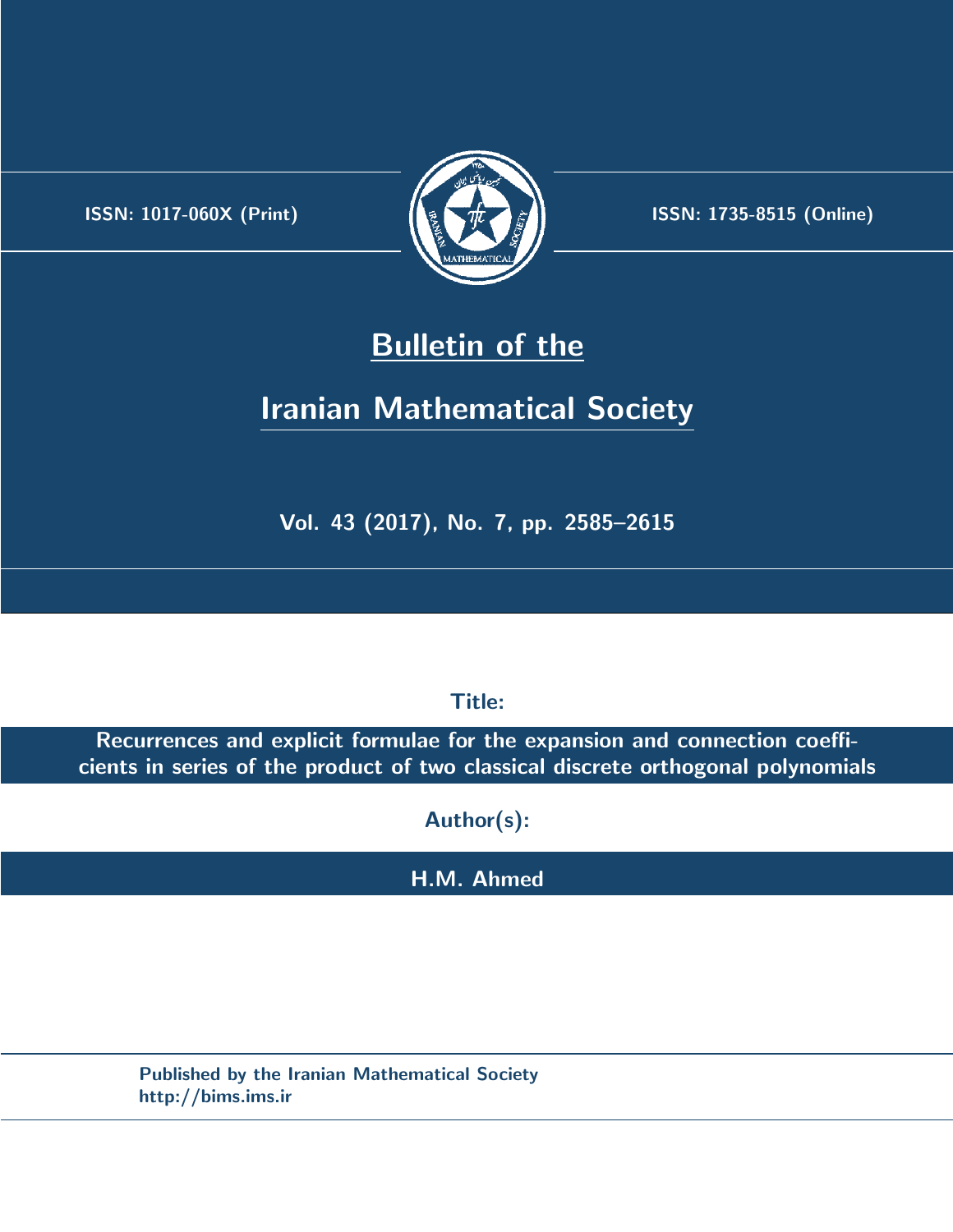Bull. Iranian Math. Soc. Vol. 43 (2017), No. 7, pp. 2585–2615 Online ISSN: 1735-8515

## **RECURRENCES AND EXPLICIT FORMULAE FOR THE EXPANSION AND CONNECTION COEFFICIENTS IN SERIES OF THE PRODUCT OF TWO CLASSICAL DISCRETE ORTHOGONAL POLYNOMIALS**

#### H.M. AHMED

(Communicated by Mahmoud Hadizadeh Yazdi)

ABSTRACT. Suppose that for an arbitrary function  $f(x, y)$  of two discrete variables, we have the formal expansions.

$$
f(x,y) = \sum_{m,n=0}^{\infty} a_{m,n} P_m(x) P_n(y),
$$
  

$$
\nabla_x^p \nabla_y^q f(x,y) = f^{(p,q)}(x,y) = \sum_{m,n=0}^{\infty} a_{m,n}^{(p,q)} P_m(x) P_n(y), \ a_{m,n}^{(0,0)} = a_{m,n},
$$

where  $P_n(x)$ ,  $n = 0, 1, 2, \ldots$  are the Hahn, Meixner, Kravchuk and Charlier polynomials.

We prove formulae which give  $a_{m,n}^{(p,q)}$ , as a linear combination of  $a_{i,j}$ , *i*,  $j = 0, 1, 2, \ldots$  Using the moments of a discrete orthogonal polynomial,

$$
x^{m}P_{j}(x) = \sum_{n=0}^{2m} a_{m,n}(j)P_{j+m-n}(x),
$$

we find the coefficients  $b_{i,j}^{(p,q,\ell,r)}$  in the expansion

$$
x^{\ell}y^{r} \nabla_{x}^{p} \nabla_{y}^{q} f(x, y) = x^{\ell}y^{r} f^{(p, q)}(x, y) = \sum_{i, j=0}^{\infty} b_{i, j}^{(p, q, \ell, r)} P_{i}(x) P_{j}(y).
$$

We give applications of these results in solving partial difference equations with varying polynomial coefficients, by reducing them to recurrence relations (difference equations) in the expansion coefficients of the solution.

**Keywords:** Hahn, Meixner, Kravchuk and Charlier polynomials, expansion coefficient, recurrence relations, linear difference equations, connection coefficients.

**MSC(2010):** Primary: 33C45; Secondary: 65Q30, 68W30.

*⃝*c 2017 Iranian Mathematical Society

2585

Article electronically published on December 30, 2017. Received: 11 April 2017, Accepted: 5 January 2018.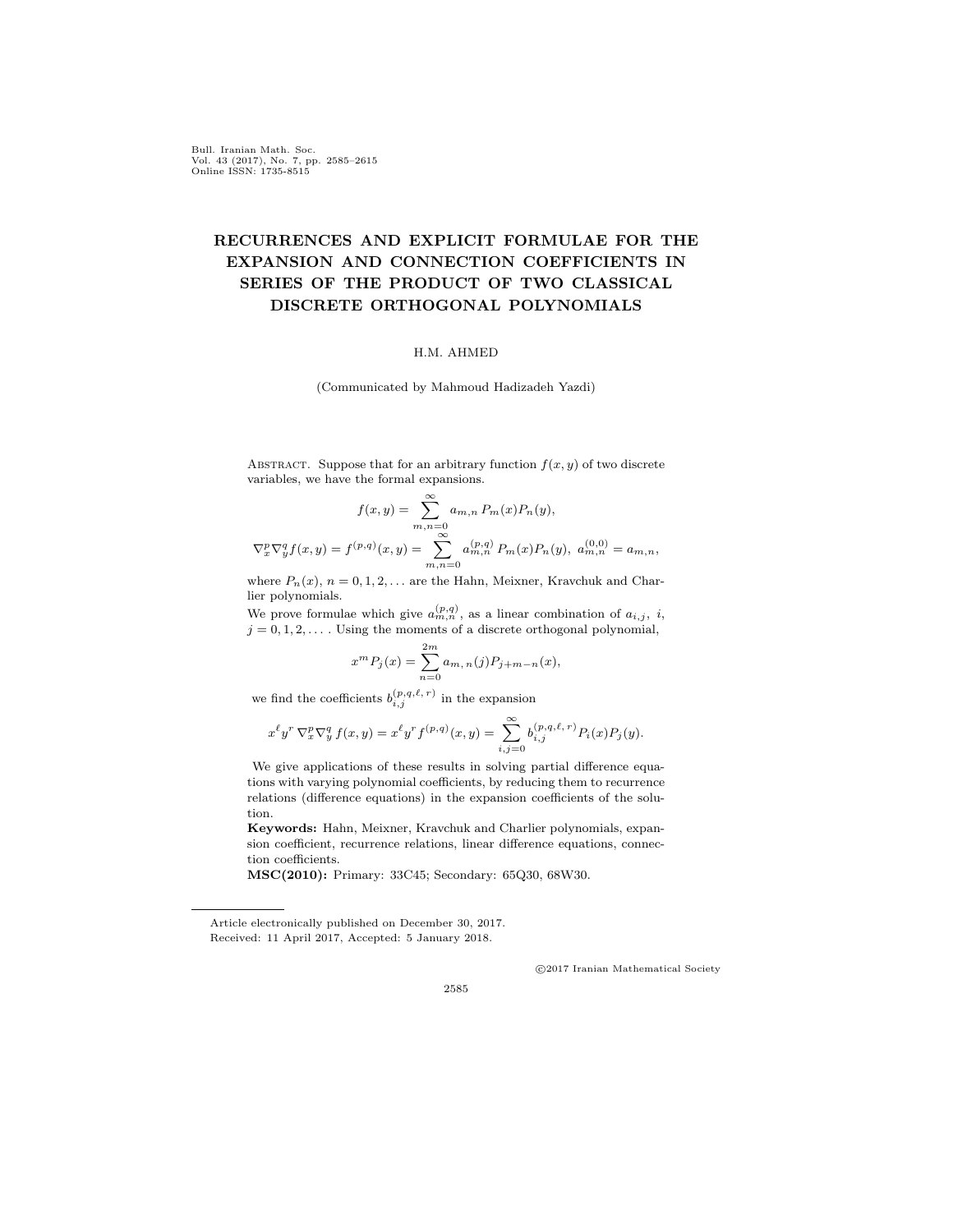#### 1. **Introduction**

Classical orthogonal polynomials of a discrete variable (the Hahn, Meixner, Kravchuk, and Charlier polynomials) which are solutions of difference equations of hypergeometric type on uniform lattices  $[32, Eq. (2.1.4)]$  are widely used invarious fields of physics and mathematics (see  $[20, 29, 32, 39, 41, 53]$  $[20, 29, 32, 39, 41, 53]$  $[20, 29, 32, 39, 41, 53]$  $[20, 29, 32, 39, 41, 53]$  $[20, 29, 32, 39, 41, 53]$  $[20, 29, 32, 39, 41, 53]$  $[20, 29, 32, 39, 41, 53]$  $[20, 29, 32, 39, 41, 53]$  $[20, 29, 32, 39, 41, 53]$  $[20, 29, 32, 39, 41, 53]$  $[20, 29, 32, 39, 41, 53]$  $[20, 29, 32, 39, 41, 53]$  $[20, 29, 32, 39, 41, 53]$ ). These polynomials have long been used in two dimensional problems of approximation theory and numerical analysis. In the last three decades, many authors aimed to generalize the construction of the theory of classical orthogonal polynomials of a discrete variable as solutions of a difference equation of hypergeometric type from one to several variables, see for instance, Rodal[[33–](#page-30-4)[35\]](#page-30-5), Tratnik[[42,](#page-30-6) [43\]](#page-30-7), Van Diejen [\[44](#page-31-1)] and Xu[[45,](#page-31-2)[46\]](#page-31-3). They presented a multivariable generalization forall the discrete families of the Askey-Wilson tableau (see  $[24]$  $[24]$ ), giving for each family an hypergeometric representation and the orthogonality weight function, proving that these are orthogonal with respect to subspaces of lower degree and biorthogonal within a given subspace. These results motivate the researchers interested in multidimensional mathematical physics problems to use expansions in terms of orthogonal polynomials of several discrete variables (see, for instance  $[29, 41, 53]$  $[29, 41, 53]$  $[29, 41, 53]$  $[29, 41, 53]$  $[29, 41, 53]$ ). According to this situation, the generation of recurrence relations for the expansion coefficients of multivariable orthogonal polynomials like in the one continuous/discrete variable case, see, Ahmed[[1\]](#page-28-0), Ahmed and El-Soubhy[[2\]](#page-28-1), Area et al.[[8\]](#page-29-1), Doha[[13–](#page-29-2)[15](#page-29-3)], Doha and Ahmed  $[17–19]$  $[17–19]$  $[17–19]$ ,Godoy et al.  $[21–23]$  $[21–23]$  $[21–23]$ , Koepf  $[25]$ , Lewanowicz  $[26, 27]$  $[26, 27]$ , Lewanowicz and Woźny $[28]$  $[28]$ , Ronveaux et al.  $[36-38]$  and Woźny  $[51]$  is a problem of great interest.

Up to now and to the best of the author's knowledge, explicit formulae for the expansion coefficients of general-order difference derivatives of an arbitrary function of two discrete variables and for the evaluation of the expansion coefficients of the moments of high-order difference derivatives of such function in terms of the product of two classical orthogonal polynomials of a discrete variable (the Hahn, Meixner, Kravchuk and Charlier polynomials), similar to thoseobtained by Doha  $[10-12]$  and Doha et al.  $[16]$  $[16]$ , for classical orthogonal polynomials of continuous variable (the Chebyshev, Legendre, ultraspherical and Jacobi), respectively, are not well-known and traceless in the literature. Another motivation is that the theoretical and numerical analysis of numerous physical and mathematical problems very often require the expansion of an arbitrary polynomial or the expansion of an arbitrary function of two discrete variables with its difference derivatives and moments into a set of orthogonal polynomials. This is also true for the product of two Hahn, Meixner, Kravchuk and Charlier polynomials. To be precise, these polynomials form a set of orthogonal polynomials on the set  $[0, N] \times [0, N]$ ,  $[0, \infty) \times [0, \infty)$ ,  $[0, N] \times [0, N]$ and  $[0, \infty) \times [0, \infty)$ , respectively.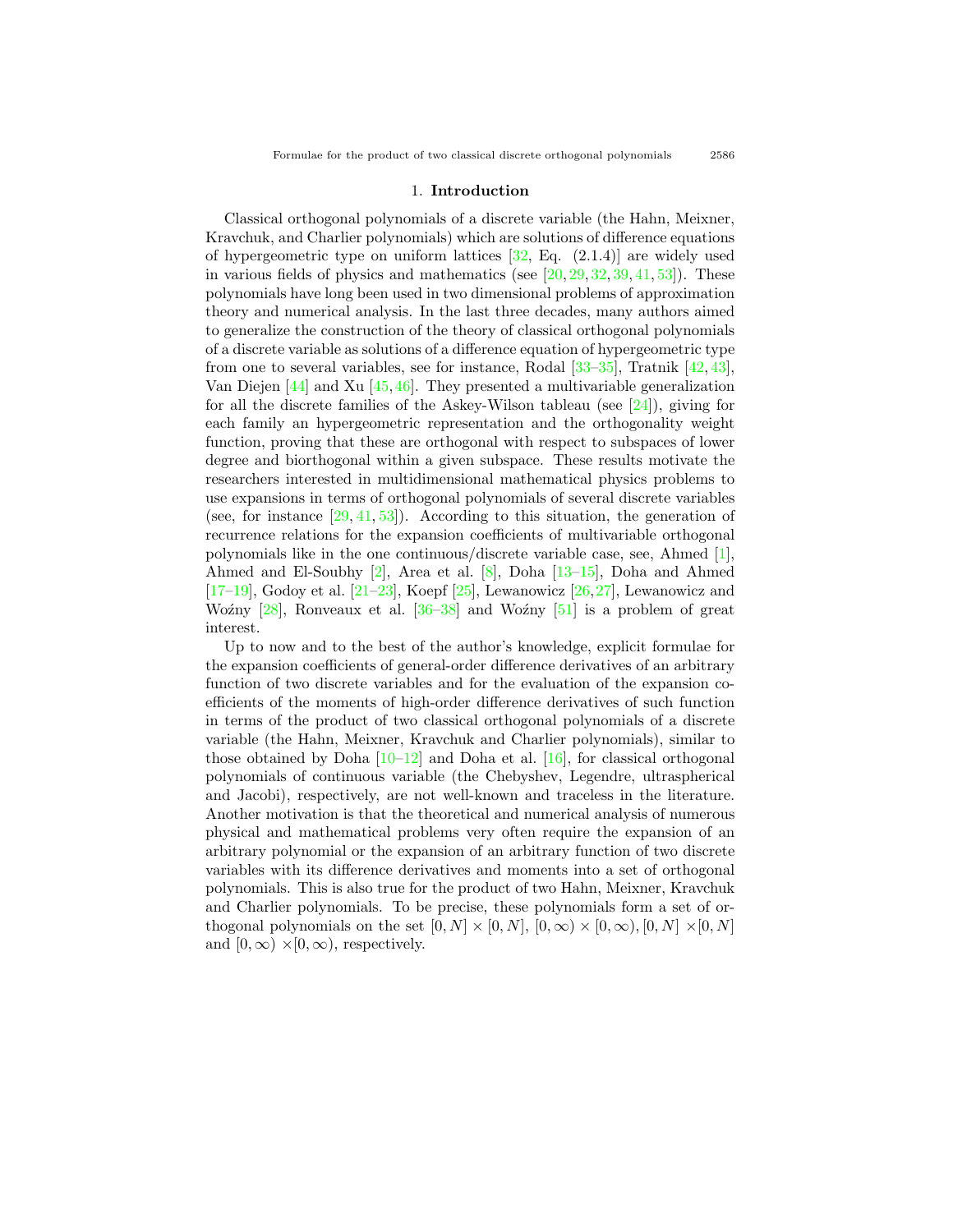In this paper, some basic results about the product of two classical orthogonal polynomials (see[[34,](#page-30-16) [45,](#page-31-2) [46\]](#page-31-3)) of one single discrete variable :

$$
\{F_{mn}(x,y): F_{mn}(x,y) = P_m(x)P_n(y), P_m(x) \in T\},\
$$

where  $T = \{P_n(x) : \text{Hahn}, \text{Meixner}, \text{Kravchuk and Charlier}\},\$ are provided, mainly to show that the exact explicit formulae for the coefficients of differentiated expansions in  $P_n(x)$  obtained by Doha and Ahmed [\[18](#page-29-10), [19](#page-29-5)] can be extended to expansions in  $F_{mn}(x, y)$ .

This paper is organized as follows. In Section 2, we recall some relevant properties of the Hahn, Meixner, Kravchuk and Charlier polynomials. In Section 3, we give relevant properties of  $F_{m,n}(x, y)$ . In Section 4, two corollaries are proved: the first expresses the relation between the coefficients  $a_{m,n}^{(p,q)}$  and  $a_{m,n}$ , whereas the second expresses the  $P_m(x)P_n(y)$  expansion coefficients of the moments of general order difference derivatives of an arbitrary function of two discrete variables in terms of its  $P_m(x)P_n(y)$  original expansion coefficients. Application of these corollaries for solving partial difference equations with varying coefficients, by reducing them to recurrence relations in the expansion coefficients of the solution, is discussed in Section 5. Two applications of the work developed which provides an algebraic symbolic approach (using Mathematica Version 8) in order to build recurrence relations for the coefficients appearing in the two problems

$$
(x+y)^n = \sum_{i+j \le n} a_{i,j}(n) P_i(x) P_j(y),
$$

where  $x^{\underline{n}} = (-1)^n (-x)_n$  (with  $(a)_n = \Gamma(a+n)/\Gamma(a)$ ), denote the falling factorial polynomials, and

$$
Q_n(x + y) = \sum_{i+j \le n} a_{i,j}(n) P_i(x) P_j(y), \ Q \in T,
$$

are discussed in Sections 6 and 7, respectively, and the analytical solutions of these recurrence relations are provided.

#### 2. **Some relevant properties of discrete polynomials**

Let  ${P_n(x)$ : Hahn, Meixner, Kravchuk and Charlier be one of the families of monic classical discrete orthogonal polynomials. These polynomials are solutions of the second-order difference equation of hypergeometric type [\[24](#page-30-8), pp. 204-247],

(2.1) 
$$
[\sigma(x)\nabla\Delta + \tau(x)\Delta + \lambda_n]P_n(x) = 0,
$$

where  $\sigma(x)$  and  $\tau(x)$  are polynomials of degree not greater than 2 and 1, respectively,  $\lambda_n = -n\Delta\tau(x) - \frac{1}{2}n(n-1)\Delta^2\sigma(x)$ , and

<span id="page-3-0"></span>
$$
\nabla y(x) = y(x) - y(x - 1),
$$
  $\Delta y(x) = y(x + 1) - y(x),$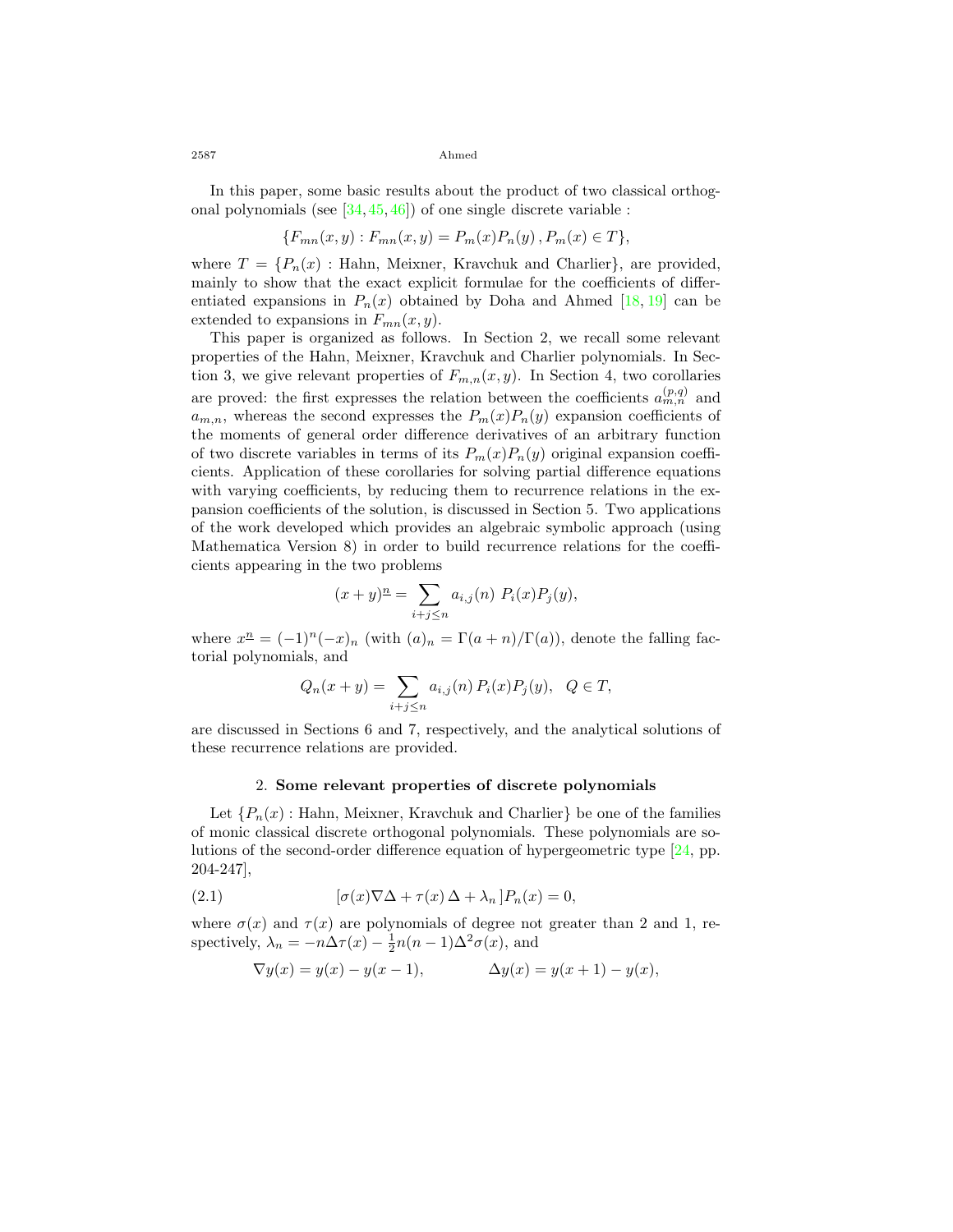denote the backward and forward difference operators, respectively. Doha and Ahmed $[18, 19]$  $[18, 19]$  $[18, 19]$  showed that the difference equation  $(2.1)$  $(2.1)$  can be written in the form

(2.2) 
$$
[\sigma(x-1)\nabla^{2} + [\tau(x-1) - \lambda_{n}]\nabla + \lambda_{n}] P_{n}(x) = 0.
$$

The orthogonality relation of the polynomials  $P_n(x)$  is

<span id="page-4-1"></span>
$$
\sum_{x_i=a}^{b-1} P_n(x_i) P_m(x_i) \rho(x_i) = \delta_{nm} d_n^2, \qquad x_{i+1} = x_i + 1,
$$

where the weight function  $\rho(x)$  defined on  $[a, b - 1]$  must be a solution of the Pearson-type difference equation:

$$
\Delta[\sigma(x)\rho(x)] = \tau(x)\rho(x),
$$

provided that the following condition

$$
\rho(x)\sigma(x)x^k\big|_{x=a,b}=0, \; \forall k\geq 0,
$$

holds. The monic classical discrete orthogonal polynomials  $P_n(x)$  may be generated by using the Rodrigues formula

$$
P_n(x) = \frac{B_n}{\rho(x)} \nabla^n \left[ \rho_n(x) \right],
$$

where the function  $\rho_n(x)$  is defined in terms of the weight function  $\rho(x)$  and the polynomial  $\sigma(x)$ ,

$$
\rho_n(x) = \rho(x+n) \prod_{m=1}^n \sigma(x+m).
$$

The four referred families of monic discrete orthogonal polynomials: Hahn  $\tilde{h}_n^{(\alpha,\beta)}(x;N)$ , Meixner  $\tilde{M}_n^{(\gamma,\mu)}(x)$ , Kravchuk  $\tilde{K}_n^{(p)}(x;N)$  and Charlier  $\tilde{C}_n^{(\mu)}(x)$ , havethe following hypergeometric representations [[24](#page-30-8), pp. 204-247]:

$$
\tilde{h}_n^{(\alpha,\beta)}(x;N) = \frac{(1-N)_n(\beta+1)_n}{(\lambda+n)_n} {}_3F_2 \left[ \begin{array}{c} -n, \lambda+n, -x \\ 1-N, \beta+1 \end{array} ; 1 \right],
$$
  

$$
\tilde{M}_n^{(\gamma,\mu)}(x) = (\gamma)_n \left( \frac{\mu}{\mu-1} \right)^n {}_2F_1 \left[ \begin{array}{c} -n, -x \\ \gamma \end{array} ; 1 - \frac{1}{\mu} \right],
$$
  

$$
\tilde{K}_n^{(p)}(x;N) = \frac{(-p)^n N!}{(N-n)!} {}_2F_1 \left[ \begin{array}{c} -n, -x \\ -N \end{array} ; \frac{1}{p} \right],
$$
  

$$
\tilde{C}_n^{(\mu)}(x) = (-\mu)^n {}_2F_0 \left[ \begin{array}{c} -n, -x \\ - \end{array} ; -\frac{1}{\mu} \right].
$$

The following two recurrence relations are of fundamental importance in developingthe present work. These are (see  $[24, 25]$  $[24, 25]$  $[24, 25]$  $[24, 25]$ )

<span id="page-4-0"></span>(2.3) 
$$
x P_n(x) = P_{n+1}(x) + \beta_n P_n(x) + \gamma_n P_{n-1}(x) \qquad (n \ge 0),
$$

$$
P_{-1}(x) = 0; \quad P_0(x) = 1,
$$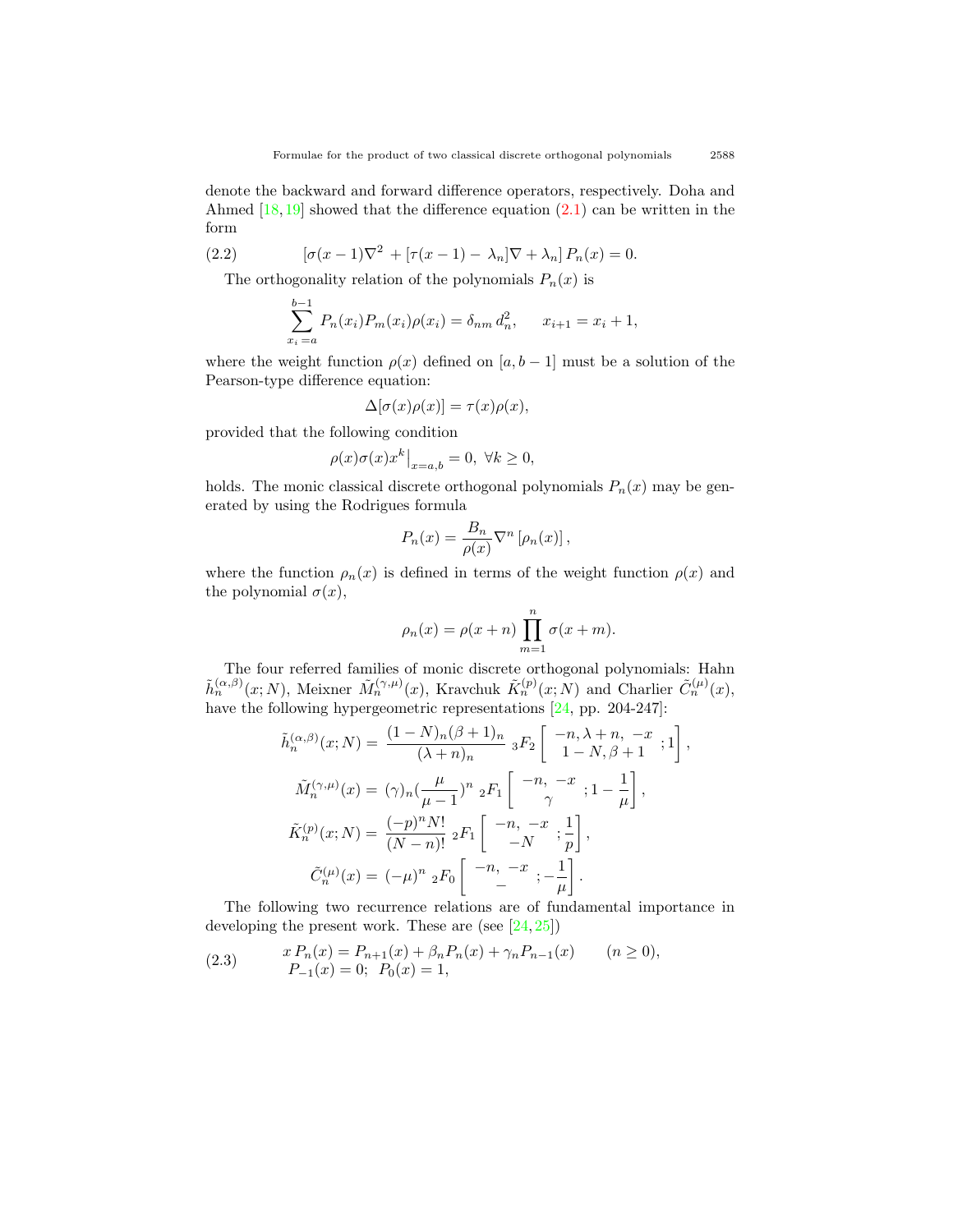and

<span id="page-5-0"></span>(2.4) 
$$
P_n(x) = \frac{1}{n+1} \Delta P_{n+1}(x) + F_n \Delta P_n(x) + G_n \Delta P_{n-1}(x), \quad n \ge 0.
$$

*Remark* 2.1. For the sake of completeness, the expressions of  $\sigma(x)$ ,  $\tau(x)$ ,  $\rho(x), \lambda_n, d_n^2, \beta_n, \gamma_n, F_n$  and  $G_n$ , for each one of the referred monic classical discreteorthogonal families can be found in  $[18,19]$  $[18,19]$  $[18,19]$  $[18,19]$  $[18,19]$ ,  $[24$  $[24$ , pp. 204-247],  $[25$ , pp. 58-61], and [\[32](#page-30-0), p. 44].

**Lemma 2.2.**  $P_n(x)$  has the  $\nabla$ -difference representation

<span id="page-5-1"></span>
$$
(2.5) \quad P_n(x) = \frac{1}{n+1} \nabla P_{n+1}(x) + (F_n + 1) \nabla P_n(x) + G_n \nabla P_{n-1}(x), \ n \ge 0.
$$

*Proof.* By replacing *x* by  $x - 1$  in [\(2.4\)](#page-5-0) and using the property

$$
\Delta y(x-1) = \nabla y(x),
$$

we obtain

$$
P_n(x-1) = \frac{1}{n+1} \nabla P_{n+1}(x) + F_n \nabla P_n(x) + G_n \nabla P_{n-1}(x), \quad n \ge 0.
$$

Using the definition of the backward difference operator gives immediately relation  $(2.5)$  which completes the proof.  $\Box$ 

Now, suppose a function  $f(x)$  of a discrete variable x is given, which is formally expanded in an infinite series of monic discrete classical orthogonal polynomials  $P_n(x) \in \{P_n(x): \text{Hahn, Meixner, Kravchuk and Charlier}\};\$  in the case of Kravchuk and Hahn polynomials, which are orthogonal on a finite set, we assume that *f* is a polynomial. Let

<span id="page-5-2"></span>(2.6) 
$$
f(x) = \sum_{n=0}^{\infty} a_n P_n(x),
$$

and for the *pth* backward-difference derivatives of  $f(x)$ , i.e.,  $\nabla^p f(x)$ ,

(2.7) 
$$
f^{(p)}(x) = \nabla^p f(x) = \sum_{n=0}^{\infty} a_n^{(p)} P_n(x), \ a_n^{(0)} = a_n,
$$

then it is possible to derive a recurrence relation involving the expansion coefficients of successive backward-difference derivatives of  $f(x)$ . Let us write

<span id="page-5-3"></span>
$$
\nabla \left[ \sum_{n=0}^{\infty} a_n^{(p-1)} P_n(x) \right] = \sum_{n=0}^{\infty} a_n^{(p)} P_n(x),
$$

then the use of identity  $(2.5)$  leads to the recurrence relation

<span id="page-5-4"></span>
$$
(2.8) \qquad \frac{1}{n}a_{n-1}^{(p)} + (F_n + 1)a_n^{(p)} + G_{n+1}a_{n+1}^{(p)} = a_n^{(p-1)}, \quad p \ge 1, \ n \ge 1.
$$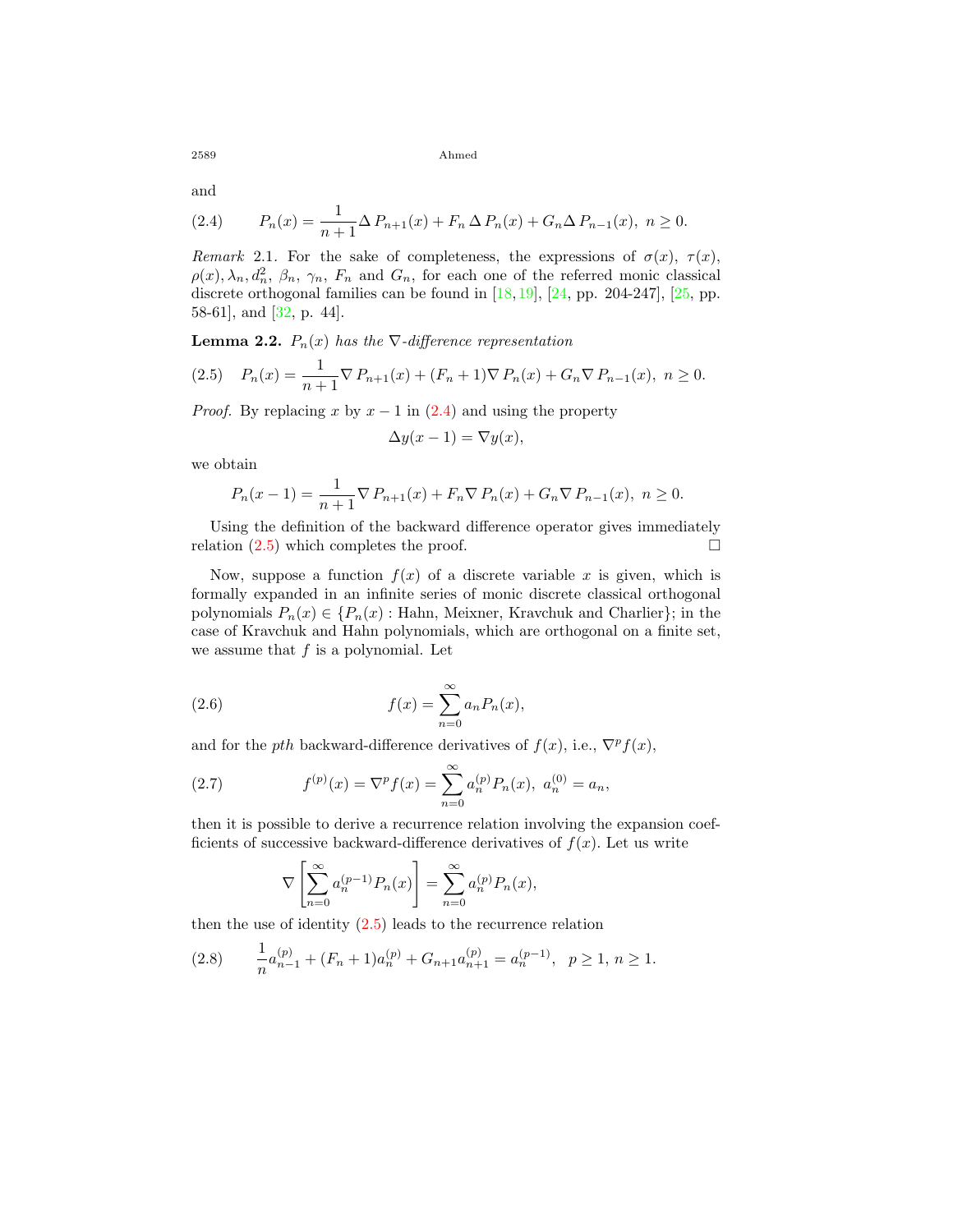<span id="page-6-4"></span>**Lemma 2.3.**

<span id="page-6-0"></span>(2.9) 
$$
\nabla^p P_n(x) = \sum_{k=0}^{n-p} C_{p,k}(n) P_k(x), \ n \ge 0, p \ge 0,
$$

*if and only if*

<span id="page-6-3"></span>(2.10) 
$$
a_n^{(p)} = \sum_{k=0}^{\infty} C_{p,n}(n+p+k) a_{n+p+k}, \quad n \ge 0, p \ge 0,
$$

*where the expansion coefficients*  $C_{p,k}(n)$  *are assumed to be known.* 

*Proof.* Suppose we are given the expansion  $(2.9)$ , then by applying the operator  $\nabla^p$ to the expansion  $(2.6)$  $(2.6)$ , we obtain

<span id="page-6-1"></span>(2.11) 
$$
\nabla^p f(x) = \sum_{n=p}^{\infty} a_n \nabla^p P_n(x).
$$

Substituting  $(2.9)$  into  $(2.11)$ , expanding and collecting similar terms, we obtain

<span id="page-6-2"></span>(2.12) 
$$
\nabla^p f(x) = \sum_{n=0}^{\infty} \left[ \sum_{k=0}^{\infty} C_{p,n}(n+p+k) a_{n+p+k} \right] P_n(x).
$$

Identifying $(2.7)$  with  $(2.12)$  $(2.12)$  gives immediately  $(2.10)$  $(2.10)$ .

Onthe other hand, suppose we have  $(2.10)$  $(2.10)$ . Substituting  $(2.10)$  $(2.10)$  $(2.10)$  into  $(2.7)$  $(2.7)$  $(2.7)$ gives $(2.12)$  $(2.12)$  $(2.12)$ . Expanding  $(2.12)$  and collecting similar terms and identifying the result with  $(2.11)$ , we get  $(2.9)$  which completes the proof.  $\Box$ 

Using Lemma [2.3](#page-6-4), for the case of Hahn polynomials, Doha and Ahmed[[19](#page-29-5)] proved that the solution of([2.8\)](#page-5-4) is,

$$
a_n^{(p)} = \sum_{k=0}^{\infty} (n+k+p+\lambda)_p C_{n+k,n}(\alpha+p,\beta+p,\alpha,\beta,N-p,N,-p) a_{n+p+k},
$$
  

$$
n \ge 0, p \ge 0,
$$

where

<span id="page-6-5"></span>
$$
C_{n,i}(\gamma, \delta, \alpha, \beta, M, N, s) = \binom{n}{i} \frac{(1 - M + i)_{n-i}(1 + \delta + i)_{n-i}}{(\mu + n + i)_{n-i}}
$$
  
(2.13)  

$$
\times \sum_{k=0}^{n-i} \frac{(i - n)_k}{k!} \frac{(\mu + n + i)_k (1 - N + i)_k (1 + \beta + i)_k}{(2i + \lambda + 1)_k (1 - M + i)_k (1 + \delta + i)_k}
$$
  

$$
\times {}_3F_2 \left[ \begin{array}{c} -(n - i - k), \mu + n + k + i, -s \\ 1 - M + i + k, 1 + i + \delta + k \end{array}; 1 \right],
$$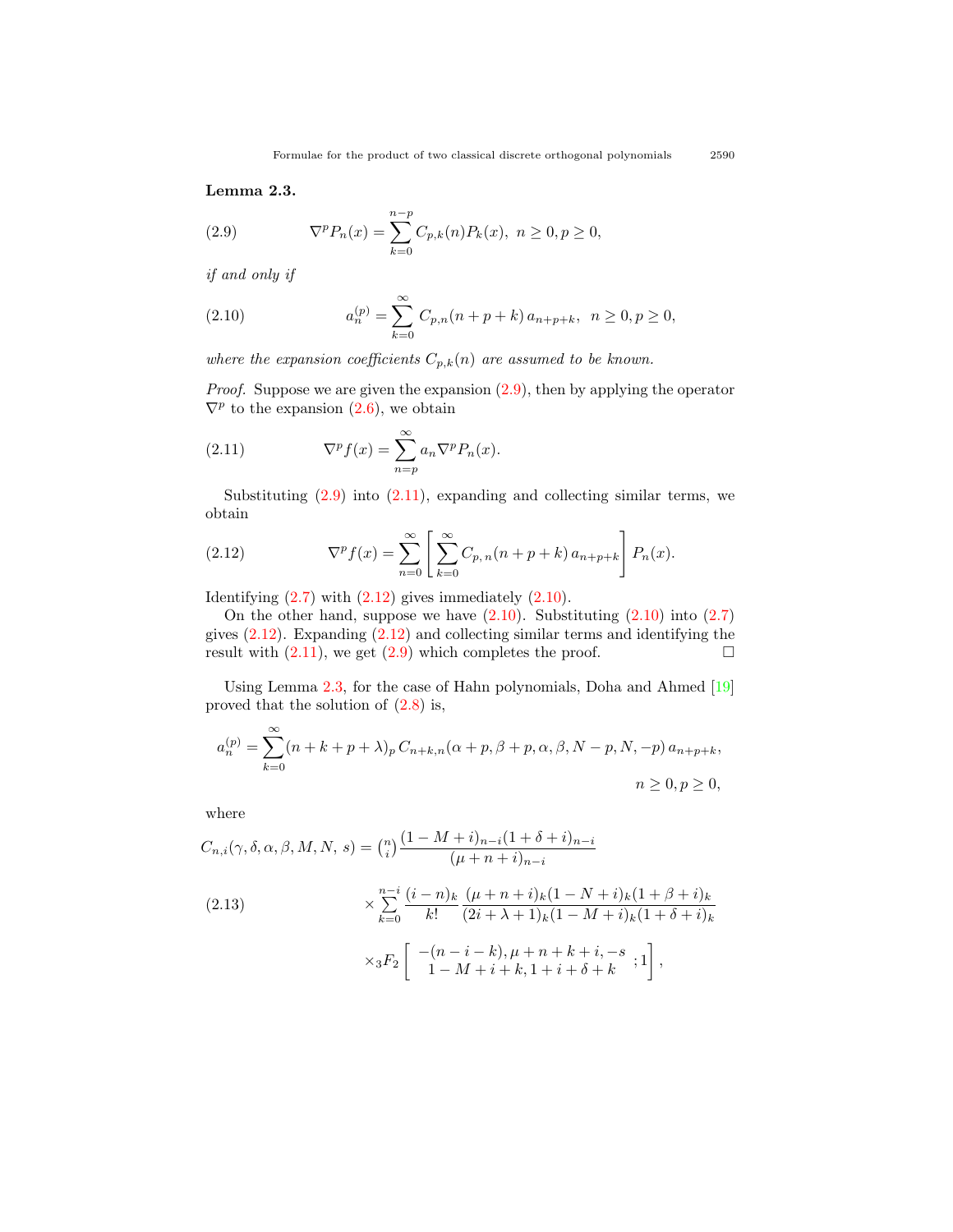with  $a_n = 0$ ,  $n > N$ , and  $\mu = \gamma + \delta + 1$  and  $\lambda = \alpha + \beta + 1$ . While for the case of Meixner, Kravchuk and Charlier polynomials[[18](#page-29-10)]

$$
a_n^{(p)} = \sum_{k=0}^{\infty} C_{p,n}(n+p+k) a_{n+p+k}, \ \ n \ge 0, p \ge 0,
$$

where

<span id="page-7-1"></span>(2.14) 
$$
C_{p,k}(n) = \frac{(-1)^{n-p-k}n!}{(p-1)!} \frac{(n-k-1)!}{(n-p-k)!k!} (\theta+1)^{n-p-k},
$$

with  $\theta = \frac{\mu}{1-\mu}$ ,  $-p$ , 0, respectively.

Also,for each case of  $P_j(x)$ , they (see [[18,](#page-29-10)[19](#page-29-5)]) proved by the aid of recurrence relation  $(2.3)$  that the coefficients  $a_{m,n}(j)$  in the expansion

<span id="page-7-0"></span>(2.15) 
$$
x^m P_j(x) = \sum_{n=0}^{2m} a_{m,n}(j) P_{j+m-n}(x), \ j \ge 0, \ m \ge 0,
$$

satisfy the recurrence relation

$$
a_{m,n}(j) = a_{m-1,n}(j) + \beta_{j+m-n} a_{m-1,n-1}(j) + \gamma_{j+m-n+1} a_{m-1,n-2}(j),
$$
  
\n
$$
n = 0, 1, ..., 2m,
$$

with  $a_{0,0}(j) = 1, a_{m-1,-\ell}(j) = 0, \forall \ell > 0, a_{m-1,r}(j) = 0, r = 2m - 1, 2m.$ 

*Remark* 2.4. The explicit expression of  $a_{m,n}(j)$  for the case of Hahn polynomials, is given in Doha and Ahmed[[19](#page-29-5), p. 792], while for the case of Meixner, Kravchuk and Charlier polynomials, the explicit expressions of  $a_{m,n}(j)$  are given in Doha and Ahmed[[18,](#page-29-10) p. 335].

Usingformula  $(2.15)$  $(2.15)$  $(2.15)$ , for each case of  $P_j(x)$ , Doha and Ahmed [[18,](#page-29-10)[19\]](#page-29-5) proved the following theorem which expresses the  $P_n(x)$  expansion coefficients of the moments of a general order difference derivative of an arbitrary function of a discrete variable in terms of its  $P_n(x)$  original expansion coefficients.

**Theorem 2.5** ([18, [19](#page-29-5)]). *Assume that*  $f(x)$ ,  $f^{(p)}(x)$  *and*  $x^m P_j(x)$  *have the expansions* ([2.6](#page-5-2))*,* ([2.7](#page-5-3)) *and* [\(2.15\)](#page-7-0) *respectively, and assume also that*

$$
x^{m}\left(\sum_{i=0}^{\infty} a_{i}^{(p)} P_{i}(x)\right) = \sum_{i=0}^{\infty} b_{i}^{(p,m)} P_{i}(x) = I^{p,m},
$$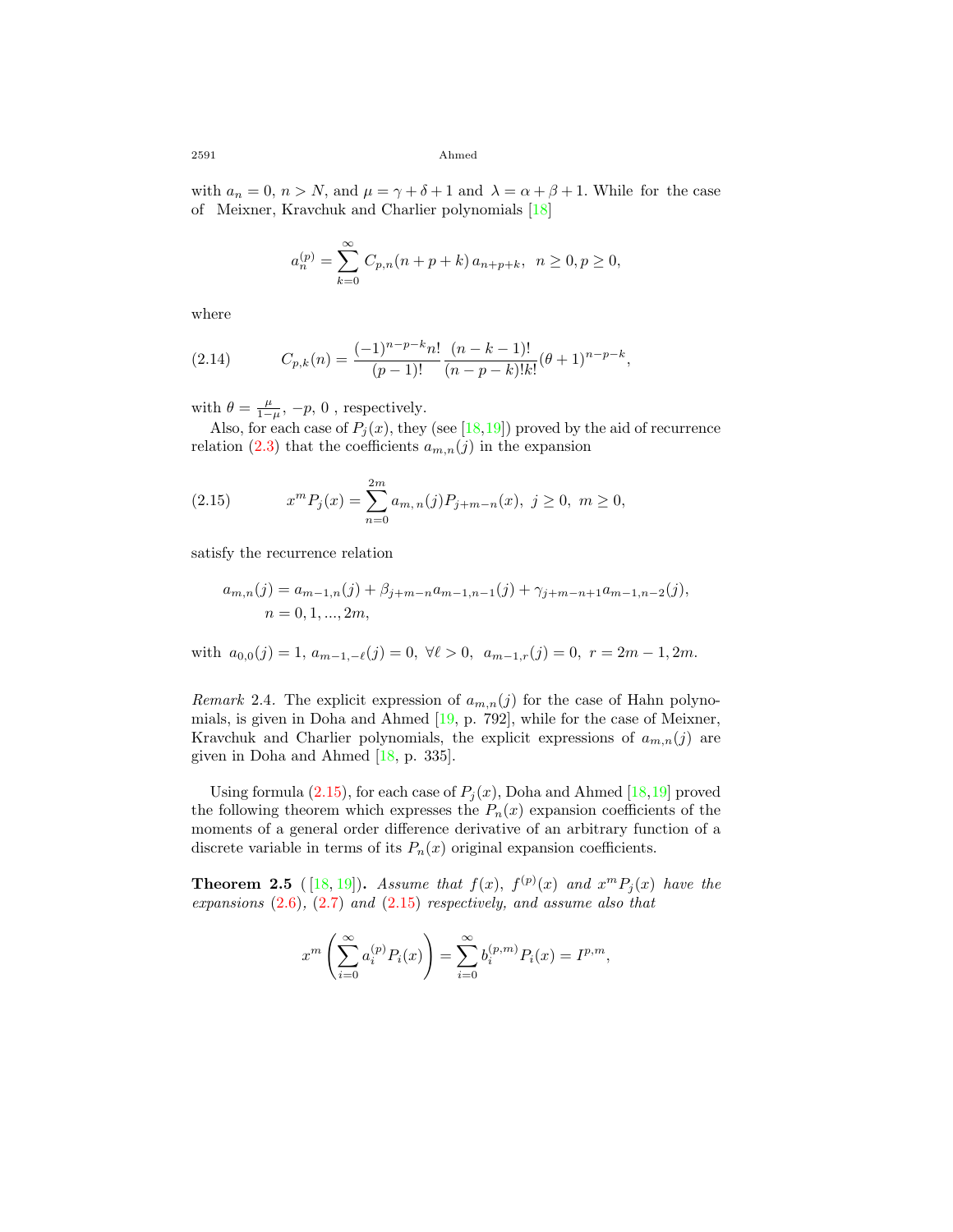*say then the expansion coefficients*  $b_i^{p,m}$  are given by

$$
b_i^{(p,m)} = \begin{cases} \sum_{k=0}^{m-1} a_{m,k+m-i}(k) a_k^{(p)} + \sum_{k=0}^i a_{m,k+2m-i}(k+m) a_{k+m}^{(p)}, & 0 \le i \le m, \\ \sum_{k=i-m}^{m-1} a_{m,k+m-i}(k) a_k^{(p)} + \sum_{k=0}^i a_{m,k+2m-i}(k+m) a_{k+m}^{(p)}, & m+1 \le i \le 2m-1, \\ \sum_{k=i-2m}^i a_{m,k+2m-i}(k+m) a_{k+m}^{(p)}, & i \ge 2m. \end{cases}
$$

<span id="page-8-1"></span>**Corollary 2.6.** *It is not difficult to show that*

$$
b_i^{(p,m)} = \sum_{r=0}^{2m} a_{m,r}(r+i-m) a_{r+i-m}^{(p)}, i \ge 0.
$$

### 3. **Some properties of product of classical discrete orthogonal polynomials**

Comparing to the theory in one variable, the structure of discrete orthogonal polynomials in several variables is much more complicated. Some basic results areobtained in Area et al.  $[4-7, 9]$  $[4-7, 9]$  $[4-7, 9]$  $[4-7, 9]$  $[4-7, 9]$ , Rodal et al.  $[35]$  and Xu  $[46]$ ; the relevant ones will be recalled in this section. The orthogonal polynomials that satisfy the second-order partial difference equation

(3.1) 
$$
A_{1,1}(x,y)\Delta_x \nabla_x u + A_{1,2}(x,y)\Delta_x \nabla_y u + A_{2,1}(x,y)\Delta_y \nabla_x u + A_{2,2}(x,y)\Delta_y \nabla_y u B_1(x,y)\Delta_x u + B_2(x,y)\Delta_y u - \lambda u = 0,
$$

will be discrete orthogonal polynomials of two variables, where  $A_{i,j}$  are polynomials of second degree and  $B_i$  are polynomials of the first degree,  $\lambda$  is a real number and

$$
\nabla_x u(x, y) = u(x, y) - u(x - 1, y), \quad \nabla_y u(x, y) = u(x, y) - u(x, y - 1).
$$

In particular, for the special case  $A_{1,2}(x,y) = A_{2,1}(x,y) = 0, A_{1,1}(x,y) = 0$  $\sigma(x)$ ,  $A_{2,2}(x,y) = \sigma(y)$ ,  $B_1(x,y) = \tau(x)$ ,  $B_2(x,y) = \tau(y)$  and  $\lambda = -(n+m)$ , Eq. (3.1) becomes

<span id="page-8-0"></span>(3.2) 
$$
[\sigma(x)\Delta_x \nabla_x + \sigma(y)\Delta_y \nabla_y + \tau(x)\Delta_x + \tau(y)\Delta_y + (n+m)]F_{mn}(x,y) = 0,
$$

where  $F_{mn}(x, y) = P_m(x)P_n(y)$ . These types of orthogonal polynomials satisfy the orthogonality relation  $(9.9)$ 

$$
\sum_{G} F_{mn}(x_i, y_j) F_{ks}(x_i, y_j) \Omega(x_i, y_j) = \delta_{mk} \delta_{ns} d_m^2 d_n^2, \quad m, n, k, s = 0, 1, 2, \dots,
$$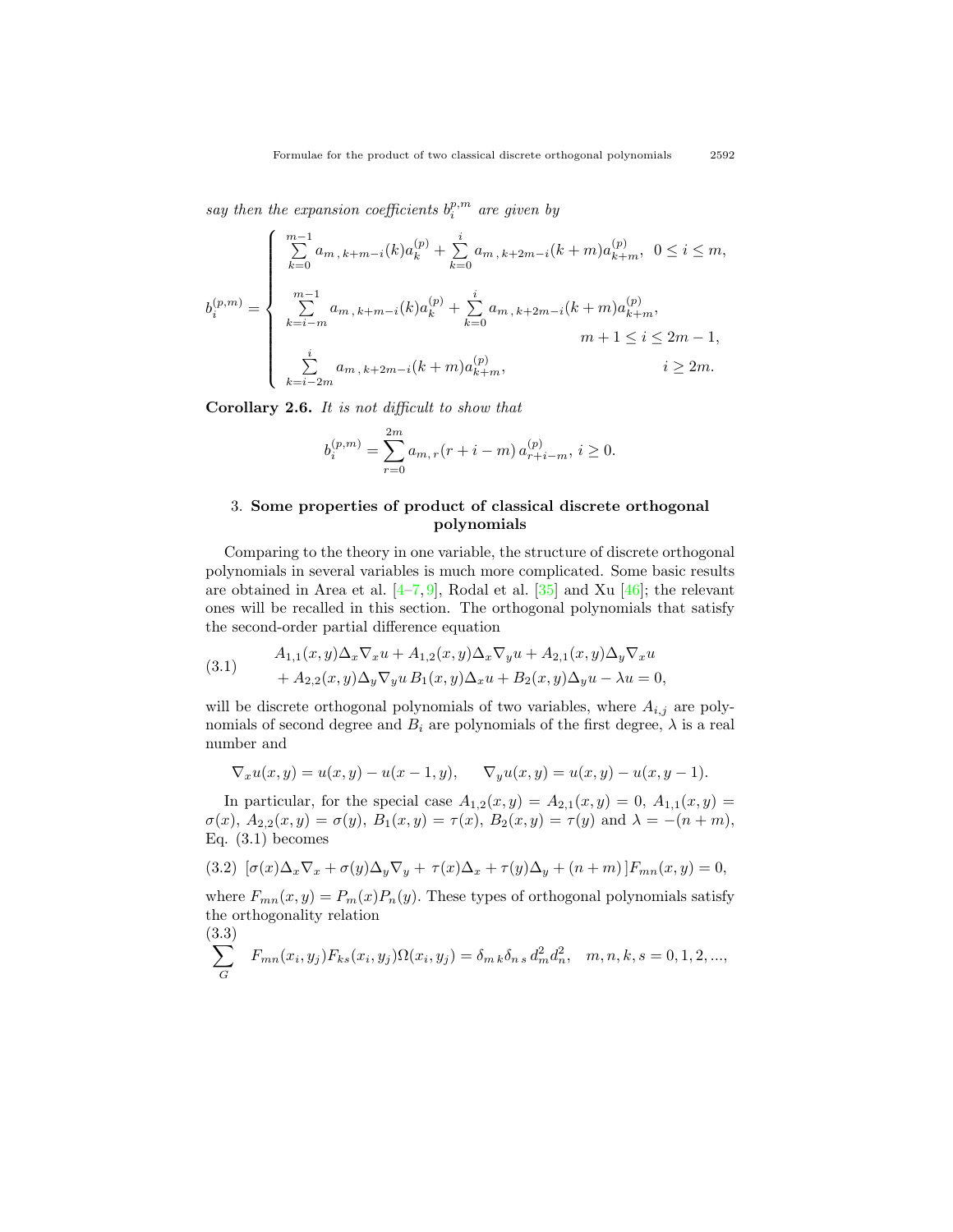where  $\Omega(x, y) = \rho(x)\rho(y), (x, y) \in G = \{(x, y) : x, y \in [a, b]\}.$ Replacing*x* and *y* by  $x - 1$  and  $y - 1$  in ([3.2](#page-8-0)), respectively, and using

$$
\Delta_x u(x-1, y) = \nabla_x u(x, y),
$$
  
\n
$$
\Delta_y u(x, y-1) = \nabla_y u(x, y),
$$

we get

<span id="page-9-1"></span>
$$
[\sigma(x-1)\nabla_x^2 + \sigma(y-1)\nabla_y^2 + [\tau(x-1) - m]\nabla_x + [\tau(y-1) - n]\nabla_y
$$
  
+(m+n)] $F_{mn}(x, y) = 0$ .

Now, suppose a function  $f(x, y)$  of two discrete variables x and y is given, which is formally expanded as follows

(3.4) 
$$
f(x,y) = \sum_{m,n=0}^{\infty} a_{mn} P_m(x) P_n(y),
$$

and for the partial backward difference derivatives  $f(x, y)$ , i.e.,  $\nabla_x^p \nabla_y^q f(x, y)$ ,

<span id="page-9-0"></span>(3.5) 
$$
f^{(p,q)}(x,y) = \nabla_x^p \nabla_y^q f(x,y) = \sum_{m,n=0}^{\infty} a_{mn}^{(p,q)} P_m(x) P_n(y), \ a_{mn}^{(0,0)} = a_{mn}.
$$

In view of  $(2.5)$  with the two relations

$$
\nabla_x \sum_{m,n=0}^{\infty} a_{mn}^{(p-1,q)} P_m(x) P_n(y) = \sum_{m,n=0}^{\infty} a_{mn}^{(p,q)} P_m(x) P_n(y),
$$

and

$$
\nabla_y \sum_{m,n=0}^{\infty} a_{mn}^{(p,q-1)} P_m(x) P_n(y) = \sum_{m,n=0}^{\infty} a_{mn}^{(p,q)} P_m(x) P_n(y),
$$

it is not difficult to derive the recurrences (3.6)

<span id="page-9-2"></span>
$$
\frac{1}{m}a_{m-1,n}^{(p,q)} + (F_m + 1) a_{m,n}^{(p,q)} + G_{m+1} a_{m+1,n}^{(p,q)} = a_{m,n}^{(p-1,q)}, \quad m, p \ge 1, n, q \ge 0,
$$
  
and  

$$
\frac{(3.7)}{n}a_{m,n-1}^{(p,q)} + (F_n + 1) a_{m,n}^{(p,q)} + G_{n+1} a_{m,n+1}^{(p,q)} = a_{m,n}^{(p,q-1)}, \quad n, q \ge 1, m, p \ge 0.
$$

## <span id="page-9-3"></span> $4.$  **Relation** between the coefficients  $a_{m,n}^{(p,q)}$  and  $a_{m,n}$  and explicit formula for the expansion coefficients of  $x^{m_1}y^{m_2} \nabla_x^p \nabla_y^q f(x, y)$

The main objective of this section is to state and prove two theorems such that the first expresses the relation between the coefficients  $a_{m,n}^{(p,q)}$  and  $a_{m,n}$ , whereas the second expresses the  $P_m(x)P_n(y)$  expansion coefficients of the moments of general order difference derivatives of an arbitrary function of two discrete variables in terms of its  $P_m(x)P_n(y)$  original expansion coefficients.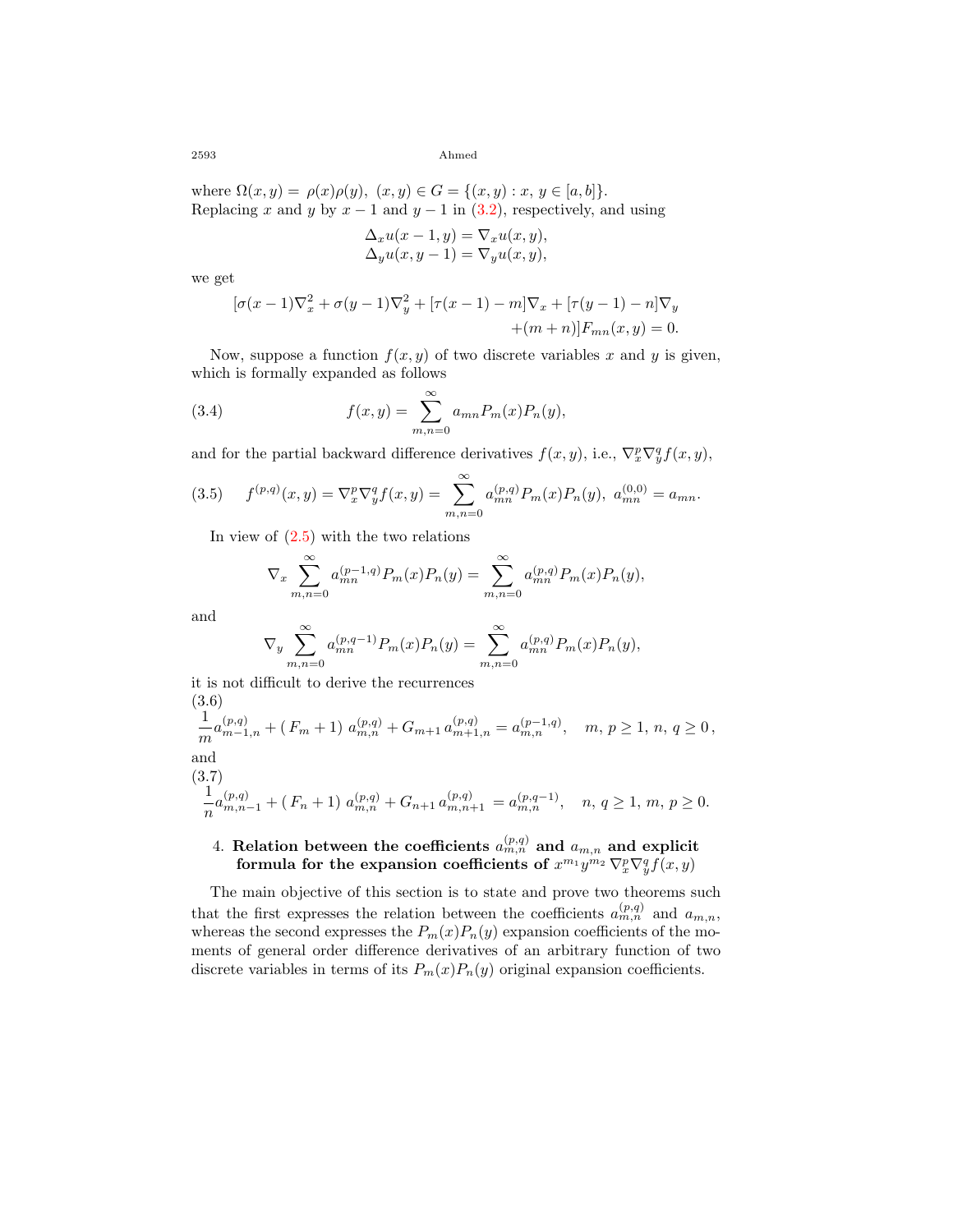<span id="page-10-5"></span>**Theorem 4.1.** *The coefficients*  $a_{mn}^{(p,q)}$  *are related to the coefficients*  $a_{mn}^{(0,q)}$ ,  $a_{mn}^{(p,0)}$ *and the original coefficients amn by*

<span id="page-10-2"></span>(4.1) 
$$
a_{mn}^{(p,q)} = \sum_{i=0}^{\infty} C_{p,m}(p+m+i)a_{p+m+i,n}^{(0,q)}, p \ge 1,
$$

<span id="page-10-3"></span>(4.2) 
$$
a_{mn}^{(p,q)} = \sum_{j=0}^{\infty} C_{q,n}(q+n+j)a_{m,q+n+j}^{(p,0)}, q \ge 1,
$$

*and*

(4.3)

<span id="page-10-4"></span>
$$
a_{mn}^{(p,q)} = \sum_{i=0}^{\infty} \sum_{j=0}^{\infty} C_{p,m}(p+m+i) C_{q,n}(q+n+j) a_{p+m+i,q+n+j}, p, q \ge 1, m, n \ge 0,
$$

*where the coefficients*  $C_{p,m}(p + m + i)$  *and*  $C_{q,n}(q + n + j)$  *can be defined according to formula* ([2.13\)](#page-6-5) *for the case of Hahn and formula* ([2.14](#page-7-1)) *for the cases of Meixner, Kravchuk and Charlier polynomials.*

*Proof.* We can write equation([3.5\)](#page-9-0) as

<span id="page-10-0"></span>
$$
f^{(p,q)}(x,y) = \sum_{m=0}^{\infty} b_{m,n}^{(p,q)}(y) P_m(x),
$$

where

(4.4) 
$$
b_{m,n}^{(p,q)}(y) = \sum_{n=0}^{\infty} a_{mn}^{(p,q)} P_n(y),
$$

andkeeping  $y$  and  $q$  fixed. In view of formula  $(2.10)$  $(2.10)$  $(2.10)$ , we can deduce that

(4.5) 
$$
b_{m,n}^{(p,q)}(y) = \sum_{i=0}^{\infty} C_{p,m}(p+m+i)b_{m+i+p,n}^{(0,q)}(y).
$$

Using  $(4.4)$  and  $(4.5)$  yields the formula

<span id="page-10-1"></span>
$$
\sum_{n=0}^{\infty} a_{mn}^{(p,q)} P_n(y) = \sum_{i=0}^{\infty} C_{p,m}(p+m+i) \left[ \sum_{n=0}^{\infty} a_{m+i+p,n}^{(0,q)} P_n(y) \right]
$$

$$
= \sum_{n=0}^{\infty} \left[ \sum_{i=0}^{\infty} C_{p,m}(p+m+i) a_{m+i+p,n}^{(0,q)} \right] P_n(y),
$$

which implies that

$$
a_{mn}^{(p,q)} = \sum_{i=0}^{\infty} C_{p,m}(p+m+i) a_{p+m+i,n}^{(0,q)}, p \ge 1,
$$

and the proof of formula [\(4.1](#page-10-2)) is complete.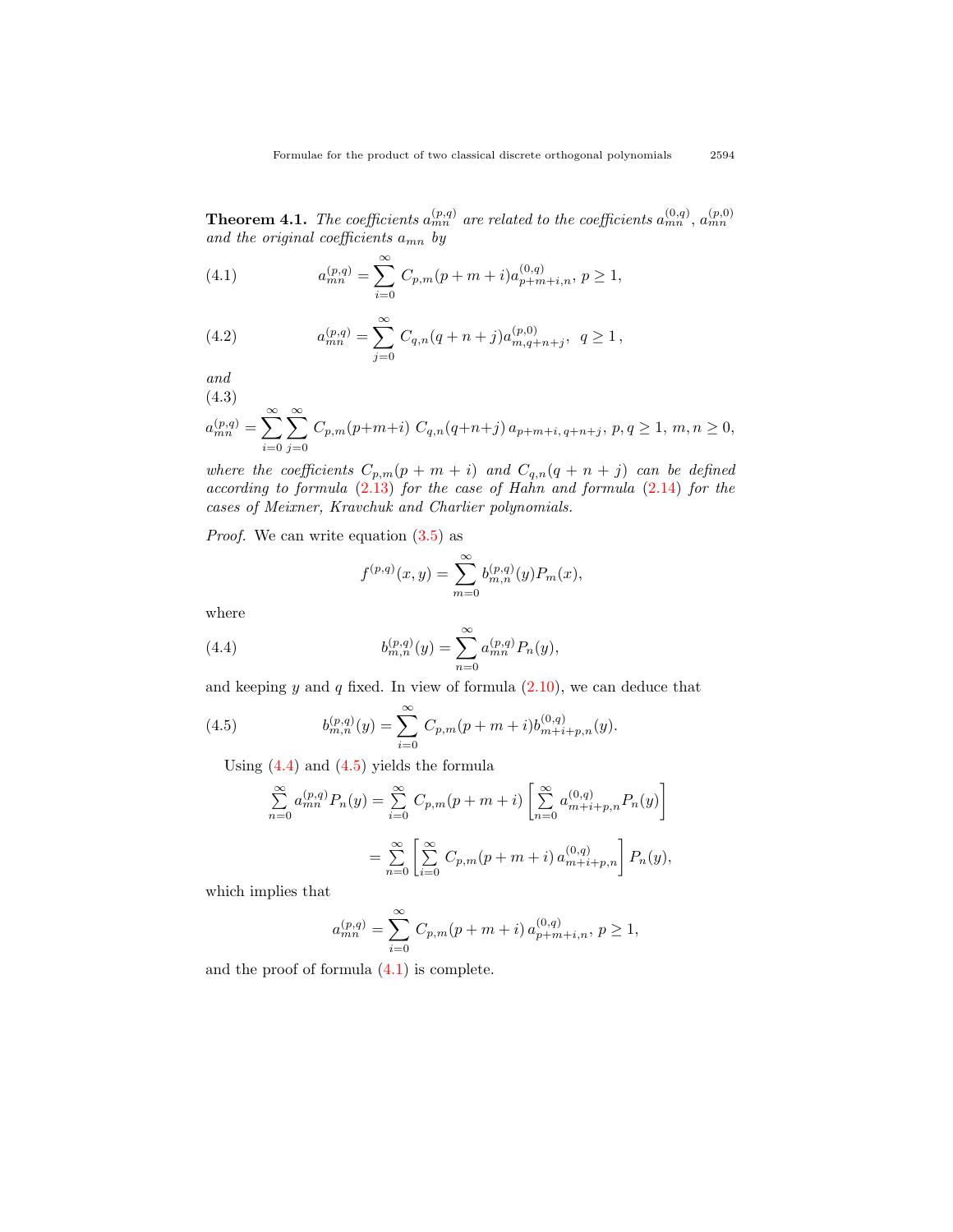It can be also shown that formula  $(4.2)$  is true by the same procedure as outlined for  $(4.1)$  $(4.1)$ , keeping *x* and *p* fixed. Formula  $(4.3)$  is obtained immediately by substituting  $(4.2)$  into  $(4.1)$ . This completes the proof.  $\Box$ 

<span id="page-11-5"></span>**Theorem 4.2.** *Assume that*  $f(x, y)$  *and*  $f^{(p,q)}(x, y)$  *have the expansions* ([3.4](#page-9-1)) *and* [\(3.5](#page-9-0)) *respectively, and suppose that*

<span id="page-11-0"></span>(4.6) 
$$
x^{m_1} P_i(x) = \sum_{\ell_1=0}^{2m_1} a_{m_1,\,\ell_1}(i) P_{i+m_1-\ell_1}(x),
$$

<span id="page-11-1"></span>(4.7) 
$$
y^{m_2} P_j(y) = \sum_{\ell_2=0}^{2m_2} a_{m_2,\ell_2}(j) P_{j+m_2-\ell_2}(y),
$$

*and*

<span id="page-11-6"></span>(4.8) 
$$
x^{m_1}y^{m_2}\left(\sum_{i,j=0}^{\infty}a_{i,j}^{(p,q)}P_i(x)P_j(y)\right) = \sum_{i,j=0}^{\infty}b_{i,j}^{(p,q,m_1,m_2)}P_i(x)P_j(y) = I^{(p,q,m_1,m_2)}, say,
$$

*then the expansion coefficients*  $b_{i,j}^{(p,q,m_1,m_2)}$  *are given by* 

<span id="page-11-4"></span>(4.9) 
$$
b_{i,j}^{(p,q,m_1,m_2)} = \sum_{\ell_1=0}^{2m_1} \sum_{\ell_2=0}^{2m_2} a_{m_1,\ell_1} (\ell_1 + i - m_1) a_{m_2,\ell_2} (\ell_2 + j - m_2)
$$

$$
\times a_{\ell_1+i-m_1,\ell_2+j-m_2}^{(p,q)}, \quad i, j \ge 0.
$$

*Proof.* In view of Corollary [2.6](#page-8-1) and formula([4.6\)](#page-11-0), we get

<span id="page-11-2"></span>(4.10)  

$$
I^{(p,q,m_1,m_2)} = y^{m_2} \sum_{j=0}^{\infty} \left( \sum_{i=0}^{\infty} a_{i,j}^{(p,q)} x^{m_1} P_i(x) \right) P_j(y)
$$

$$
= y^{m_2} \sum_{i=0}^{\infty} \sum_{j=0}^{\infty} b_{i,j}^{(p,q,m_1)} P_i(x) P_j(y),
$$

where

<span id="page-11-3"></span>(4.11) 
$$
b_{i,j}^{(p,q,m_1)} = \sum_{\ell_1=0}^{2m_1} a_{m_1,\ell_1}(\ell_1+i-m_1) a_{\ell_1+i-m_1,\ j}^{(p,q)}.
$$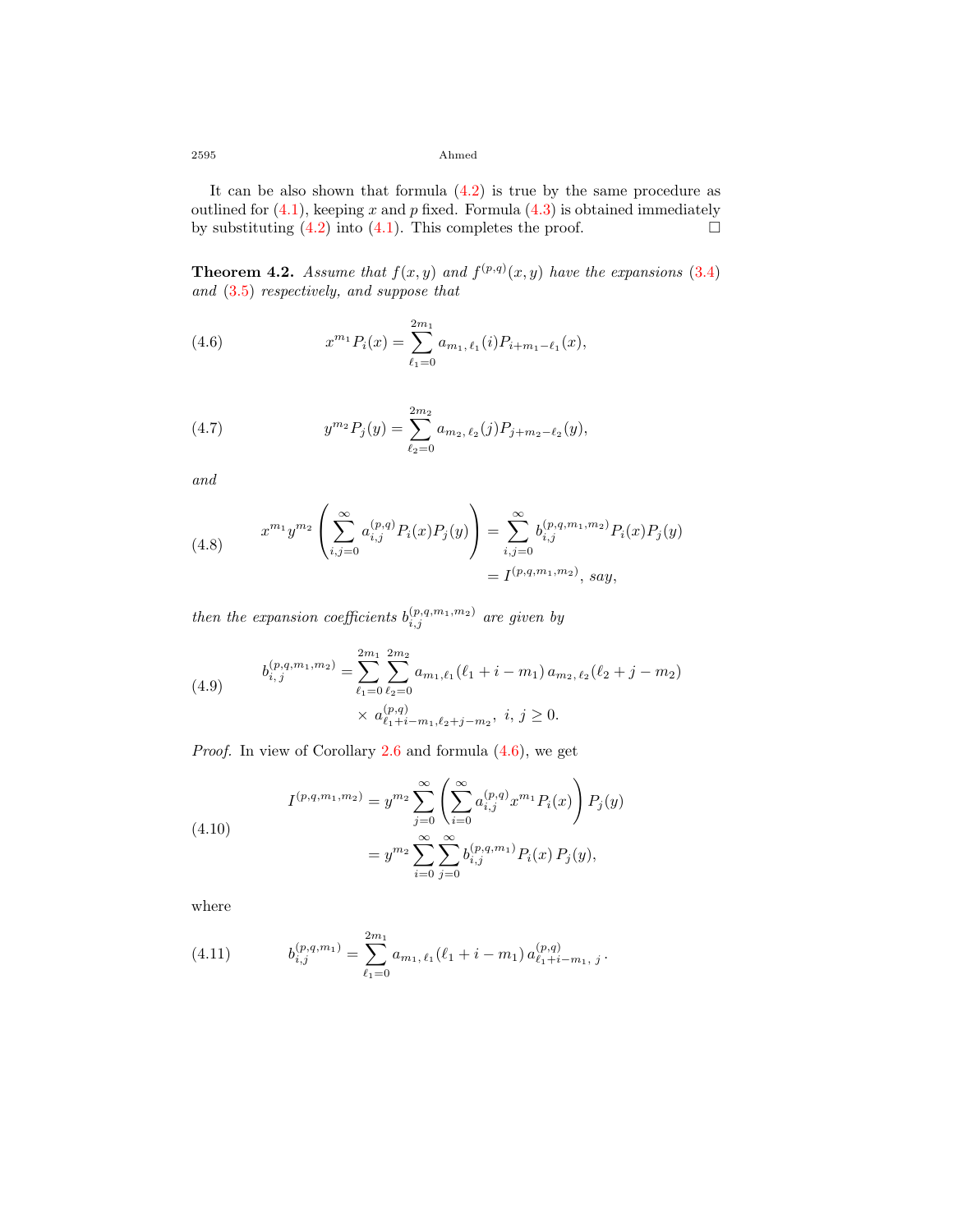Inview of Corollary  $2.6$  and formula  $(4.7)$  $(4.7)$  $(4.7)$ , Equation  $(4.10)$  takes the form

$$
I^{(p,q,m_1,m_2)} = \sum_{i=0}^{\infty} P_i(x) \left( \sum_{j=0}^{\infty} b_{i,j}^{(p,q,m_1)} y^{m_2} P_j(y) \right)
$$
  
= 
$$
\sum_{i,j=0}^{\infty} b_{i,j}^{(p,q,m_1,m_2)} P_i(x) P_j(y),
$$

where

<span id="page-12-0"></span>(4.12) 
$$
b_{i,j}^{(p,q,m_1,m_2)} = \sum_{\ell_2=0}^{2m_2} a_{m_2,\ell_2}(\ell_2+j-m_2) b_{i,\ell_2+j-m_2}^{(p,q,m_1)}.
$$

By substituting  $(4.11)$  into  $(4.12)$ , we obtain  $(4.9)$ .

#### 5. **Construction of recurrence relations for the coefficients of expansions in series of the product of two classical discrete orthogonal polynomials**

Let  $f(x, y)$  have the expansion  $(3.4)$ , and assume that it satisfies the linear nonhomogeneous partial difference equation

(5.1) 
$$
\sum_{i=0}^{m} \sum_{j=0}^{n} p_{i,j}(x, y) f^{(i,j)}(x, y) = g(x, y),
$$

where  $p_{i,j}(x, y)$ ,  $i = 0, 1, ..., m$ ,  $j = 0, 1, ..., n$ , are polynomials in *x* and *y* such that  $p_{m,0}, p_{0,n} \neq 0$ , and the coefficients in the expansion

<span id="page-12-1"></span>
$$
g(x,y) = \sum_{i,j=0}^{\infty} g_{i,j} P_i(x) P_j(y),
$$

are known, then Theorems [4.1](#page-10-5) and [4.2](#page-11-5) enable one to construct in view of equation([5.1](#page-12-1)) the linear recurrence relation of order  $(d_1, d_2)$ ,

<span id="page-12-2"></span>(5.2) 
$$
\sum_{i=0}^{d_1} \sum_{j=0}^{d_2} \alpha_{i,j}(r,k) a_{r+i,j+k} = \beta(r,k), \quad r, k \ge 0,
$$

where  $\alpha_{i,j}(r, k)$ ,  $i = 0, 1, ..., d_1, j = 0, 1, ..., d_2$ , are polynomials in *r* and *k* such that  $\alpha_{d_1,0}(r,k), \alpha_{0,d_2}(r,k) \neq 0$ .

An example dealing with a nonhomogeneous partial difference equation of two discrete variables is considered in order to clarify application of the results obtained.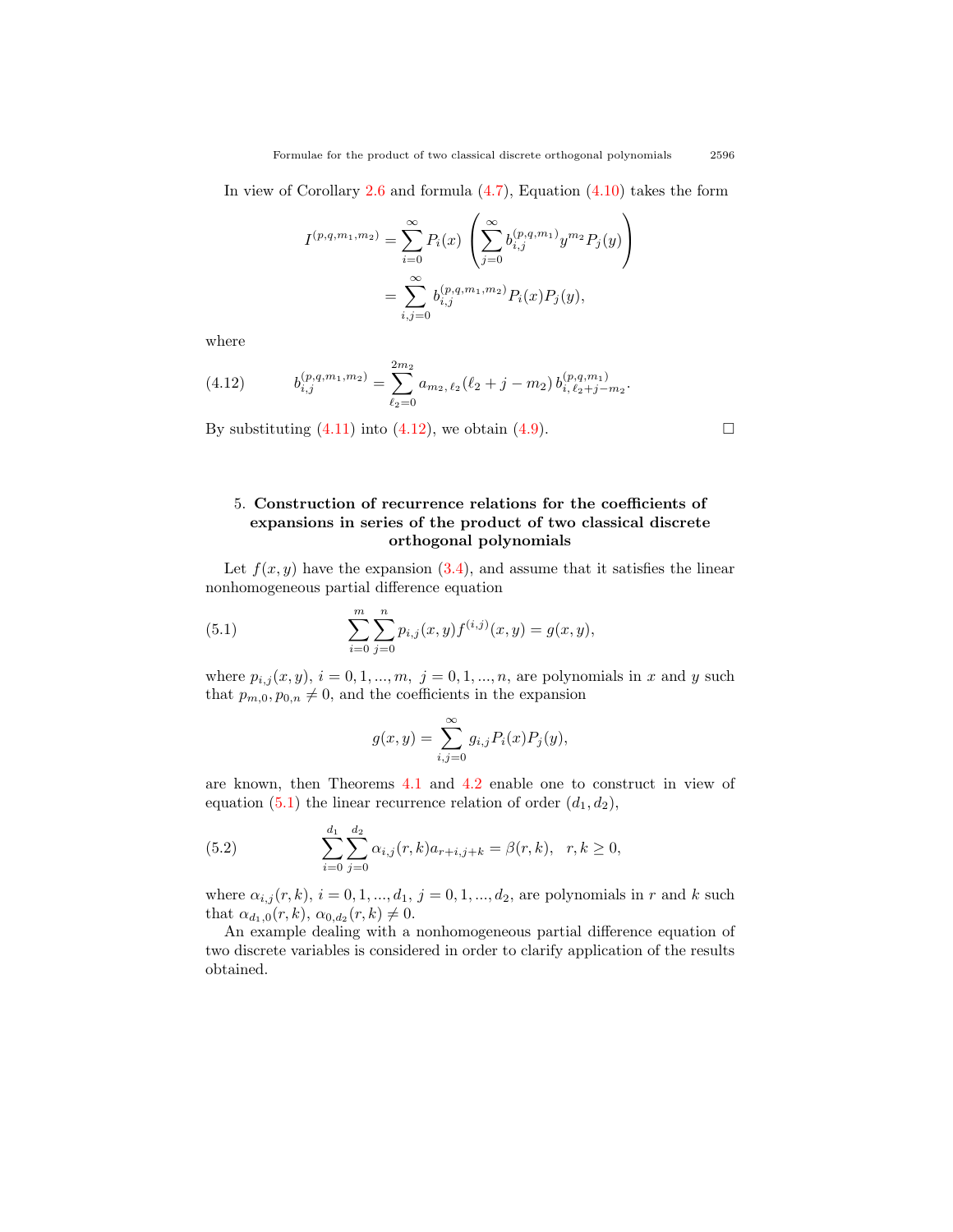**Example 5.1.** Consider the nonhomogeneous partial difference equation

<span id="page-13-0"></span>(5.3)  $x\nabla_x u - y\nabla_y u + (x - y)u = d(x, y), \quad u(0, y) = y, \ u(x, 0) = x.$ where  $d(x, y) = x^2 - y^2 + x - y$  and  $u(x, y)$  are expanded as follows (5.4)

<span id="page-13-4"></span>
$$
u(x,y) = \sum_{i,j=0}^{\infty} a_{i,j} \, \tilde{C}_i^{(\alpha)}(x) \tilde{C}_j^{(\alpha)}(y), \qquad d(x,y) = \sum_{i+j \le 2} d_{i,j}^{(\alpha)} \tilde{C}_i(x) \tilde{C}_j^{(\alpha)}(y),
$$

thenby virtue of formula  $(4.8)$ , equation  $(5.3)$  $(5.3)$  $(5.3)$  takes the form

$$
I^{(1,0,1,0)} - I^{(0,1,0,1)} + I^{(0,0,1,0)} - I^{(0,0,0,1)} = \sum_{i+j \leq 2} d_{i,j} \tilde{C}_i^{(\alpha)}(x) \tilde{C}_j^{(\alpha)}(y),
$$

which in turn gives

<span id="page-13-1"></span> $(5.5)$  $\hat{b}_{i,j}^{(1,0,1,0)} - b_{i,j}^{(0,1,0,1)} + b_{i,j}^{(0,0,1,0)} - b_{i,j}^{(0,0,0,1)} = d_{i,j}, \; i,j = 0,1,2,...\,,$ where  $\int -2(\alpha + 1)$ ,  $i = 0, j = 1$ ,

$$
d_{i,j} = \begin{cases}\n-2(\alpha + 1), & i = 0, j = 1, \\
-1, & i = 0, j = 2, \\
2(\alpha + 1), & i = 1, j = 0, \\
1, & i = 2, j = 0, \\
0, & \text{otherwise.} \n\end{cases}
$$

Bymaking use of formula  $(4.9)$  $(4.9)$  $(4.9)$ , equation  $(5.5)$  $(5.5)$  takes the form (5.6)

<span id="page-13-2"></span>
$$
(i-j)a_{i,j} + \alpha(i+1)(a_{i+1,j}^{(1,0)} + a_{i+1,j}) + (i+\alpha)a_{i,j}^{(1,0)} + (a_{i-1,j}^{(1,0)} + a_{i-1,j})
$$
  
- $\alpha(j+1)(a_{i,j+1}^{(0,1)} + a_{i,j+1}) - (j+\alpha)a_{i,j}^{(0,1)} - (a_{i,j-1}^{(0,1)} + a_{i,j-1}) = d_{i,j}.$ 

Using formulae([4.1\)](#page-10-2) and [\(4.2\)](#page-10-3) with([5.6\)](#page-13-2)*−* and after some manipulation-yield the following recurrence relation.

<span id="page-13-3"></span>(5.7)

$$
a_{i,j} + 2(i - j + 1)a_{i+1,j} + 2\alpha(i + 2)a_{i+2,j} - a_{i+1,j-1} - 2\alpha(j + 1)a_{i+1,j+1}
$$
  
=  $d_{i+1,j}$ ,  $i, j \ge 0$ .

The complete solution of this example, may be obtained by solving the recurrence relation([5.7\)](#page-13-3). It is worthy noting that the analytical solution for this recurrence relation is given explicitly by [see Appendix A]

<span id="page-13-5"></span>(5.8) 
$$
a_{i,j} = \begin{cases} \frac{\alpha^2}{4}e^{-\alpha} + 2\alpha, & i = 0, j = 0, \\ \frac{\alpha(2-\alpha)}{2}e^{-\alpha} + 1, & i = 1, j = 0, \\ \frac{\alpha(2-\alpha)}{8}e^{-\alpha} + 1, & i = 0, j = 1, \\ \frac{(-2)^{-(i+j+2)}(2i-\alpha)(2j-\alpha)}{i!j!}e^{-\alpha}, & \text{otherwise.} \end{cases}
$$

**Note 1.** The solution of this example can also be obtained by using the Hahn, Mexiner and Kravchuk polynomials, but details are not given here.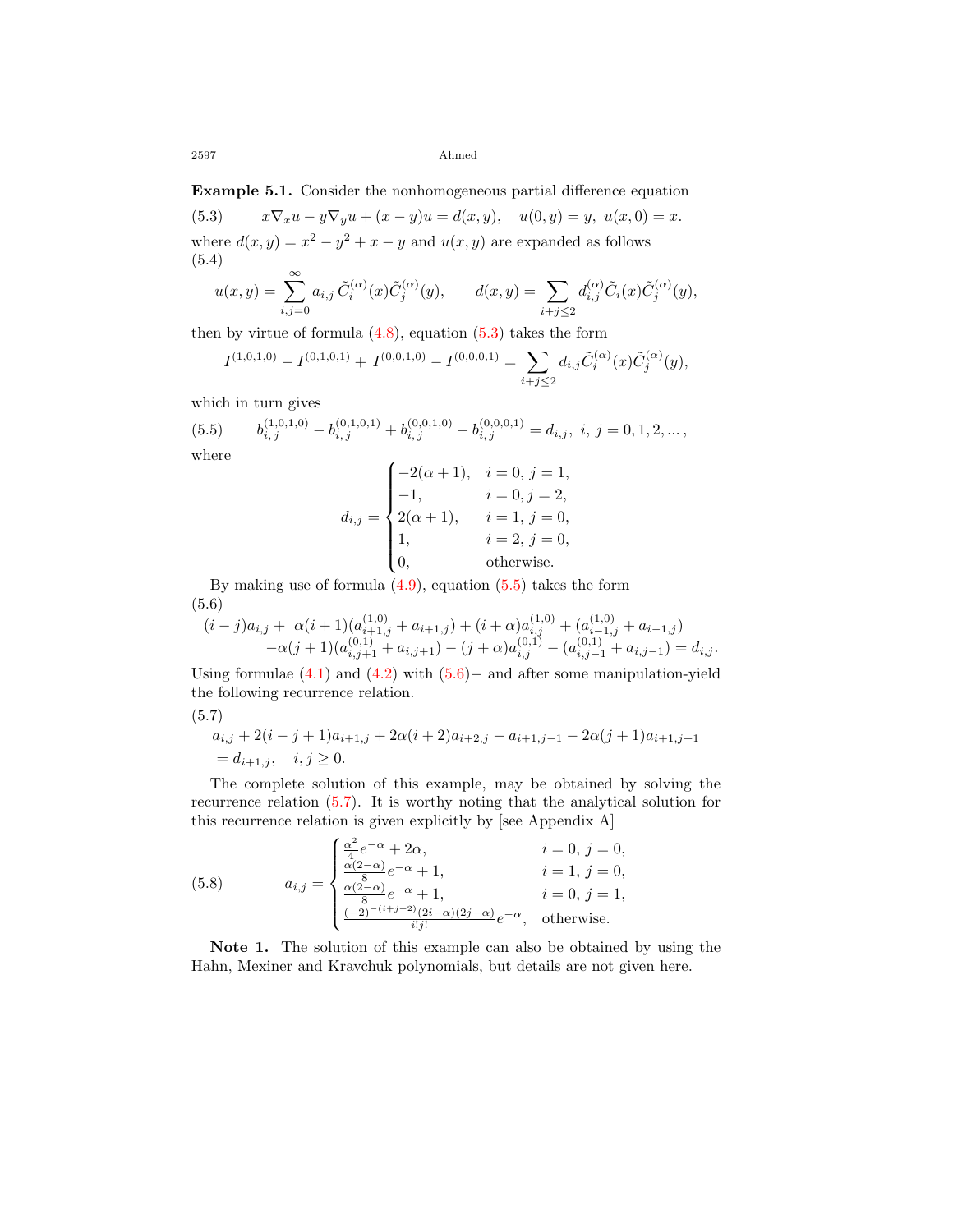## 6. The expansion of  $(x+y)^n$  in series of the product of two classical **discrete orthogonal polynomials**

In the problem

(6.1) 
$$
(x+y)^n = \sum_{i+j \le n} a_{i,j}(n) P_i(x) P_j(y),
$$

 $u(x, y) = (x + y)^n$  satisfies the homogeneous partial difference equation

(6.2) 
$$
\left[x\nabla_x + y\nabla_y - n\right]u(x,y) = 0.
$$

Byvirtue of formula  $(4.8)$  $(4.8)$  $(4.8)$ , equation  $(6.2)$  $(6.2)$  takes the form

<span id="page-14-1"></span><span id="page-14-0"></span>
$$
I^{(1,0,1,0)} + I^{(0,1,0,1)} - n I^{(0,0,0,0)} = 0,
$$

which in turn gives

(6.3) 
$$
b_{i,j}^{(1,0,1,0)} + b_{i,j}^{(0,1,0,1)} - n b_{i,j}^{(0,0,0,0)} = 0, \ i, j = 0, 1, 2, ...
$$

Bymaking use of formula  $(4.9)$  $(4.9)$ , equation  $(6.3)$  takes the form (6.4)

<span id="page-14-2"></span>
$$
a_{i-1,j}^{(1,0)}(n) + (\beta_i + 1)a_{i,j}^{(1,0)}(n) + \gamma_{i+1}a_{i+1,j}^{(1,0)}(n) + a_{i,j-1}^{(0,1)}(n) + (\beta_j + 1)a_{i,j}^{(0,1)}(n) + \gamma_{j+1}a_{i,j+1}^{(0,1)}(n) - n a_{i,j}(n) = 0.
$$

Now, using formulae [\(4.1](#page-10-2)) and [\(4.2](#page-10-3)) with([6.4](#page-14-2))*−* and after some manipulationyield the recurrence relation satisfied by  $a_{i,j}(n)$ .

**Note2.** Repeated use of  $(3.6)$  $(3.6)$  $(3.6)$  and  $(3.7)$  $(3.7)$  $(3.7)$  to eliminate the coefficients  $a_{i\pm 1,j}^{(1,0)}(n)$ ,  $a_{i,j}^{(1,0)}(n)$ ,  $a_{i,j\pm1}^{(0,1)}(n)$  and  $a_{i,j}^{(0,1)}(n)$  yields the recurrence relation satisfied by  $a_{i,j}(n)$ .

6.1. The link between  $(x + y)^n$  and Charlier-Charlier polynomials. In the problem

<span id="page-14-4"></span>(6.5) 
$$
(x+y)^{\underline{n}} = \sum_{i+j \leq n} a_{i,j}(n) \tilde{C}_i^{(\alpha)}(x) \tilde{C}_j^{(\alpha)}(y),
$$

the coefficients  $a_{i,j}(n)$  satisfy the recurrence relation

<span id="page-14-3"></span>(6.6) 
$$
(n-i-j)a_{i,j}(n) - \alpha(j+1)a_{i,j+1}(n) - \alpha(i+1)a_{i+1,j}(n) = 0,
$$
  
\n
$$
i, j = n-1, n-2, ..., 0,
$$

with $a_{i,j}(n) = 0$ ,  $i + j > n$  and  $a_{n,0}(n) = a_{0,n}(n) = 1$ . The solution of ([6.6](#page-14-3)) is given by [see Appendix B]

$$
a_{i,j}(n) = \begin{cases} \frac{(-1)^{i+j}}{i!j!}(-n)_{i+j}(2\alpha)^{n-i-j}, & i+j \leq n, \\ 0, & \text{otherwise.} \end{cases}
$$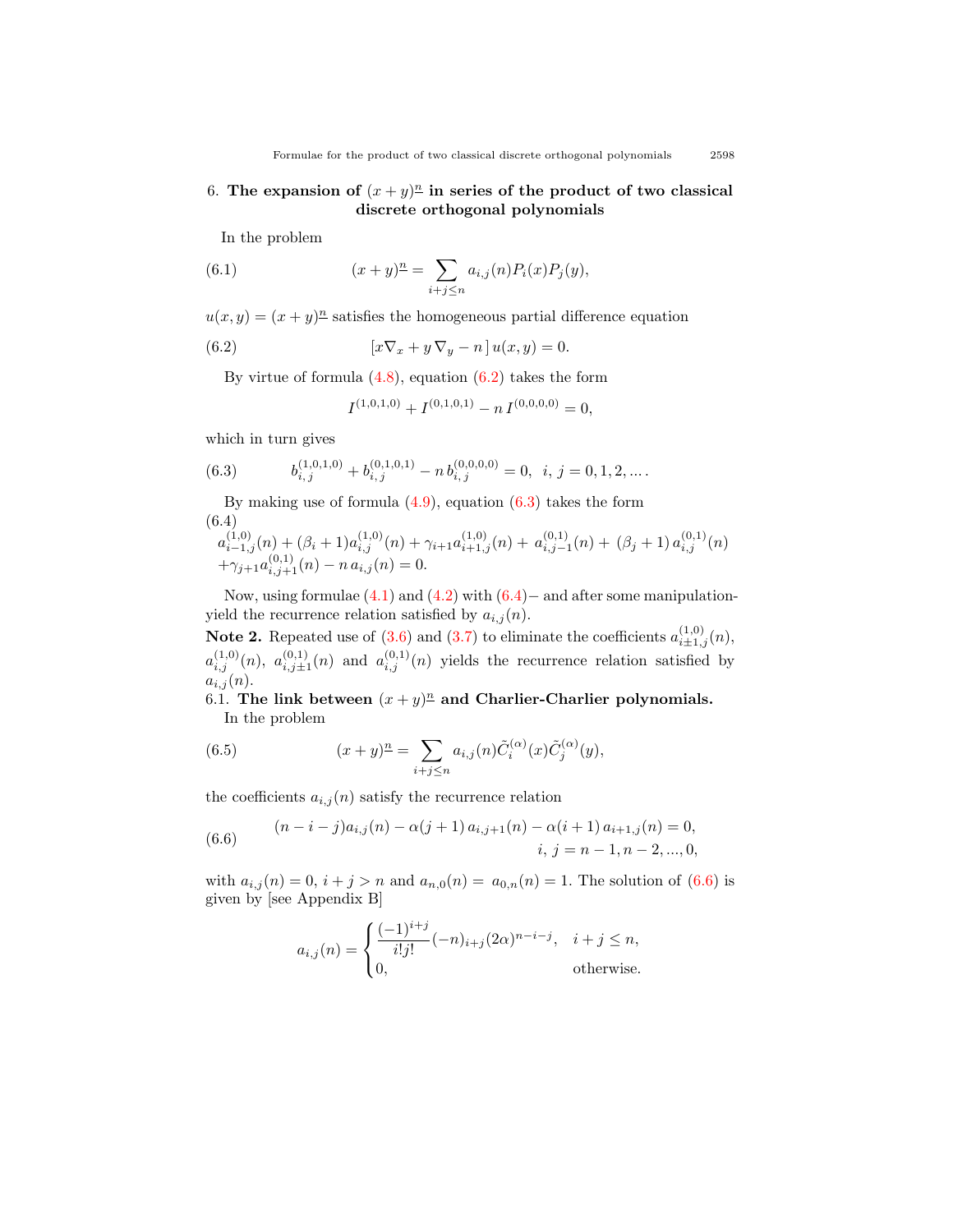Inparticular, for the special case  $y = 0$ , Eq.  $(6.5)$  $(6.5)$ , after some manipulation, becomes

$$
x^{n} = \sum_{i=0}^{n} {n \choose i} \alpha^{n-i} \tilde{C}_{i}^{(\alpha)}(x),
$$

which is in agreement with the result obtained by  $\hat{A}$ lvarez-Nodarse et al. [[3](#page-28-2), p. 180] and Zarzo et al. [\[52](#page-31-5), p. L38].

## 6.2. The link between  $(x + y)^n$  and Meixner-Meixner polynomials. In the problem

<span id="page-15-1"></span>(6.7) 
$$
(x+y)^{\underline{n}} = \sum_{i+j\leq n} a_{i,j}(n) \tilde{M}_i^{(\alpha,\beta)}(x) \tilde{M}_j^{(\alpha,\beta)}(y),
$$

the coefficients  $a_{i,j}(n)$  satisfy the recurrence relation

<span id="page-15-0"></span>(6.8) 
$$
\begin{aligned} (\beta - 1)(n - i - j)a_{i,j}(n) + \beta(i + 1)(i + \alpha)a_{i+1,j}(n) \\ + \beta(j + 1)(j + \alpha)a_{i,j+1}(n) = 0, \quad i, j = n - 1, n - 2, ..., 0, \end{aligned}
$$

with $a_{i,j}(n) = 0$ ,  $i + j > n$  and  $a_{n,0}(n) = a_{0,n}(n) = 1$ . The solution of ([6.8\)](#page-15-0) is

$$
a_{i,j}(n) = \begin{cases} \frac{(-1)^{i+j}(-n)_{i+j}(2\alpha)_n}{i!j!(2\alpha)_{i+j}} \left(\frac{\beta}{1-\beta}\right)^{n-i-j}, & i+j \leq n, \\ 0, & \text{otherwise.} \end{cases}
$$

Inparticular, for the special case  $y = 0$ , Eq.  $(6.7)$  $(6.7)$  $(6.7)$ , after some manipulation, becomes

$$
x^{n} = \sum_{i=0}^{n} {n \choose i} (\alpha + i)_{n-i} \left(\frac{\beta}{1-\beta}\right)^{n-i} \tilde{M}_{i}^{(\alpha,\beta)}(x),
$$

which is in agreement with the result obtained by  $\hat{A}$ lvarez-Nodarse et al. [[3](#page-28-2), p. 180] and Zarzo et al. [\[52](#page-31-5), p. L38].

6.3. The link between  $(x + y)^n$  and Kravchuk-Kravchuk polynomials. In the problem

<span id="page-15-3"></span>(6.9) 
$$
(x+y)^{\underline{n}} = \sum_{i+j \leq n} a_{i,j}(n) \tilde{K}_i^{(s)}(x;N) \tilde{K}_j^{(s)}(y;N), \ \ n \leq N,
$$

the coefficients  $a_{i,j}(n)$  satisfy the recurrence relation

<span id="page-15-2"></span>(6.10) 
$$
(n-i-j)a_{i,j}(n) - s(i+1)(N-i)a_{i+1,j}(n) - s(j+1)(N-j)a_{i,j+1}(n) = 0, \quad i, j = n-1, n-2, ..., 0,
$$

with $a_{i,j}(n) = 0$ ,  $i + j > n$  and  $a_{n,0}(n) = a_{0,n}(n) = 1$ . The solution of ([6.10](#page-15-2)) is

$$
a_{i,j}(n) = \begin{cases} \frac{(-1)^{i+j} s^{n-i-j}(-n)_{i+j}(2N-i-j)!}{i!j!(2N-n)!}, & i+j \le n, \\ 0, & \text{otherwise.} \end{cases}
$$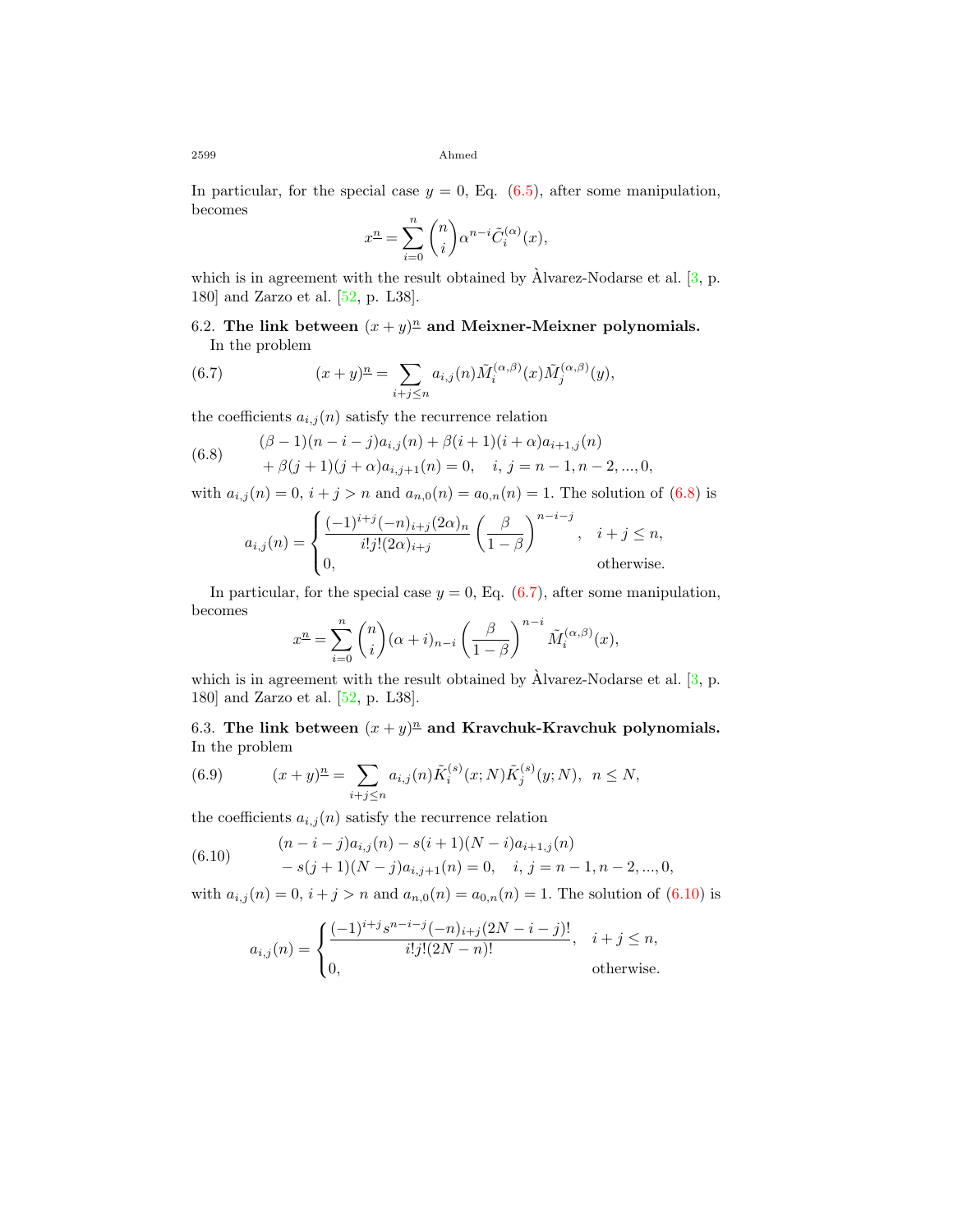Inparticular, for the special case  $y = 0$ , Eq.  $(6.9)$  $(6.9)$ , after some manipulation, becomes

$$
x^{n} = \sum_{i=0}^{n} {n \choose i} s^{n-i} (N - n + 1)_{n-i} \tilde{K}_{i}^{(s)}(x;N), \ n \le N,
$$

which is in agreement with the result obtained by  $\hat{A}$ lvarez-Nodarse et al.  $[3, p$  $[3, p$  $[3, p$ . 180] and Zarzo et al.  $[52, p. L38]$ , .

## 6.4. The link between  $(x + y)^n$  and Hahn-Hahn polynomials. The problem

<span id="page-16-1"></span>(6.11) 
$$
(x+y)^n = \sum_{i+j \le n} a_{i,j}(n) \tilde{h}_i^{(0,0)}(x;N) \tilde{h}_j^{(0,0)}(y;N), \quad n \le N-1,
$$

where  $\tilde{h}_n^{(0,0)}(x;N) = t_n(x)$  is an important special case of the Hahn polynomials whichis called the Chebyshev polynomials of a discrete variable (see  $[32, p$  $[32, p$  $[32, p$ . 33]). The coefficients  $a_{i,j}(\boldsymbol{n})$  satisfy the recurrence relation

<span id="page-16-0"></span>
$$
(6.12)
$$
  
\n
$$
\gamma_{i,j} a_{i,j}(n) + \gamma_{i+1,j-1} a_{i+1,j-1}(n) + \gamma_{i+1,j} a_{i+1,j}(n) + \gamma_{i+1,j+1} a_{i+1,j+1}(n)
$$
  
\n
$$
+ \gamma_{i+2,j-2} a_{i+2,j-2}(n) + \gamma_{i+2,j-1} a_{i+2,j-1}(n) + \gamma_{i+2,j} a_{i+2,j}(n)
$$
  
\n
$$
+ \gamma_{i+2,j+1} a_{i+2,j+1}(n) + \gamma_{i+2,j+2} a_{i+2,j+2}(n) = 0, i, j = n-1, n-2, ..., 0,
$$

where

$$
\gamma_{i,j} = -16(2i+3)(2i+5)(2j+3)(2j+5)(n-i-j),
$$
  
\n
$$
\gamma_{i,j+1} = 8(j+1)(2i+3)(2i+5)(2j+3)(2j+5)(N-n+i),
$$
  
\n
$$
\gamma_{i,j+2} = -4(j+1)_{2}(2i+3)(2i+5)(-N+j+2)(N+j+2)(n+j-i+3),
$$
  
\n
$$
\gamma_{i+1,j} = 8(i+1)(2i+3)(2i+5)(2j+3)(2j+5)(N-n+j),
$$
  
\n
$$
\gamma_{i+1,j+1} = 4(i+1)(j+1)(2i+3)(2i+5)(2j+3)(2j+5)(2N-n),
$$
  
\n
$$
\gamma_{i+1,j+2} = -2(i+1)(j+1)_{2}(2i+3)(2i+5)(2j+5)
$$
  
\n
$$
\times (-N+j+2)(N+j+2)(-N+n+j+3),
$$
  
\n
$$
\gamma_{i+2,j} = -4(i+1)_{2}(2j+3)(2j+5)(-N+i+2)(N+i+2)(n+i-j+3),
$$
  
\n
$$
\gamma_{i+2,j+1} = -2(i+1)_{2}(j+1)(2j+3)(2j+5)(-N+i+2)(N+i+2)
$$
  
\n
$$
\times (n+i-N+3),
$$
  
\n
$$
\gamma_{i+2,j+2} = -(i+1)_{2}(j+1)_{2}(-N+i+2)(N+i+2)(N+j+2)
$$
  
\n
$$
\times (n+i+j+6),
$$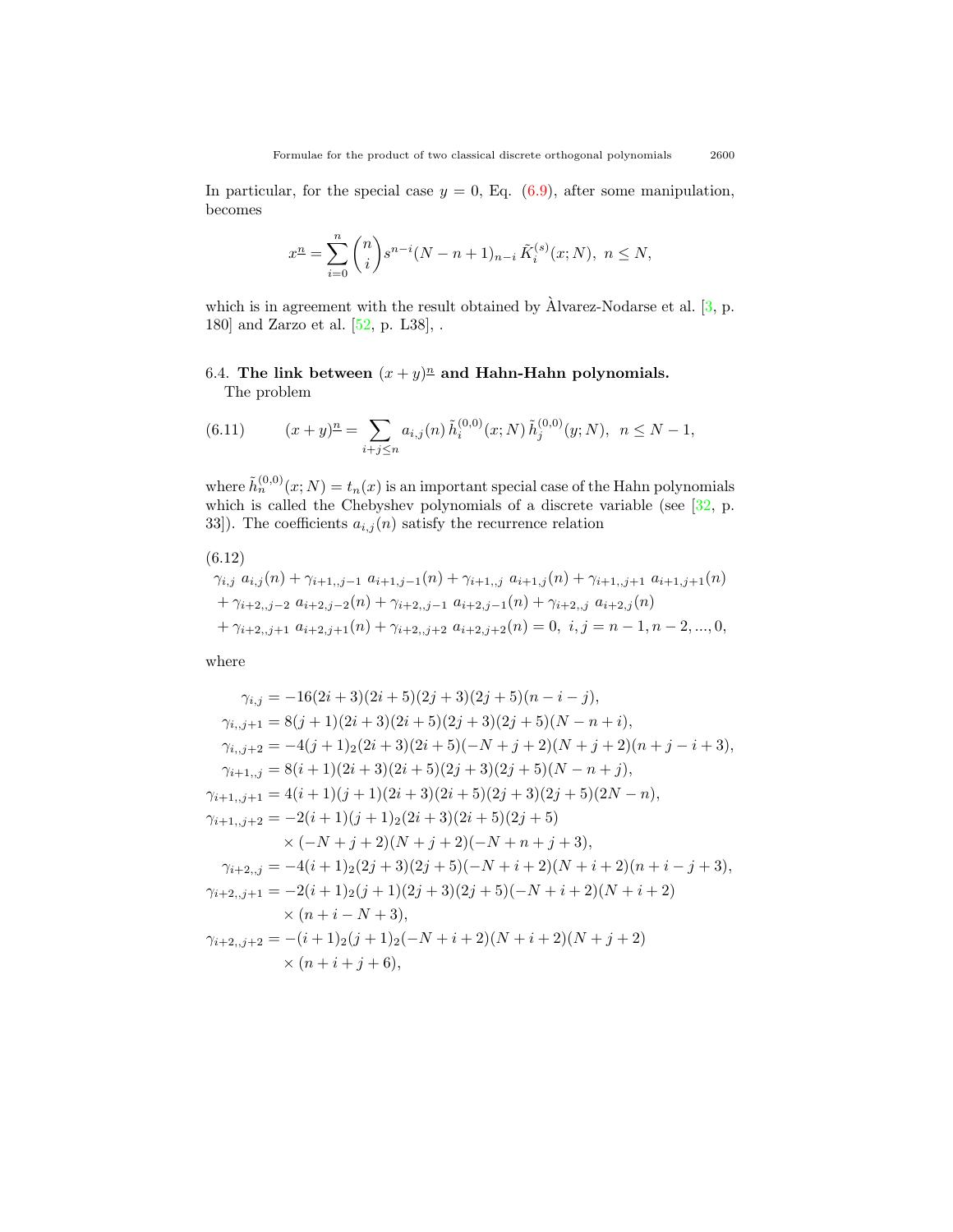with $a_{i,j}(n) = 0$ ,  $i + j > n$  and  $a_{n,0}(n) = a_{0,n}(n) = 1$ . The solution of ([6.12](#page-16-0)) is

$$
a_{i,j}(n) = {n \choose i} {n-i \choose j} \frac{(N-n+j)_{n-i-j} (i+1)_{n-i-j}}{(2i+2)_{n-i-j}}
$$
  
×  ${}_{4}F_{3}$ 
$$
\begin{bmatrix} -n+i+j, j-N+1, j-(n+i+1), j+1 \ N-n+j, j-n, 2j+2 \end{bmatrix},
$$
  
 $i+j \leq n.$ 

In particular, for the special case  $y = 0$ , equation [\(6.11](#page-16-1)) becomes

<span id="page-17-1"></span>(6.13) 
$$
x^{n} = \sum_{i=0}^{n} c_{i}^{(n)} \tilde{h}_{i}^{(0,0)}(x;N),
$$

where

<span id="page-17-0"></span>(6.14) 
$$
c_i^{(n)} = \sum_{j=0}^{n-i} a_{i,j}(n) \tilde{h}_j^{(0,0)}(0;N), \quad \tilde{h}_j^{(0,0)}(0;N) = \frac{(1)_j (1-N)_j}{(j+1)_j}.
$$

Theformula  $(6.14)$  $(6.14)$ , after some manipulation, can be written in the form

$$
c_{n-i}^{(n)} = {n \choose i} \frac{(N-n)_i(n-i+1)_{n-i}}{(2n-2i+2)_i}
$$
  
 
$$
\times \sum_{j=0}^i {i \choose j} \frac{(a_1)_j(a_2)_j(\alpha_1)_j}{(j+\nu)_j(b_1)_j(b_2)_j}
$$
  
 
$$
\times {}_4F_3 \left[ \begin{array}{c} -i+j, j+a_1, j+a_2, j+\alpha_1 \\ 2j+\nu+1, j+b_1, j+b_2 \end{array}; 1 \right],
$$

where  $\nu = 1, a_1 = 1 - N, a_2 = 1, b_1 = N - n, b_2 = -n, \alpha_1 = -2n + i - 1.$ Usingrelation (4) in Sánchez-Ruiz  $[40, p. 262]$  $[40, p. 262]$  $[40, p. 262]$ , (see also, Luke  $[30]$  $[30]$ , Volume II, p. 7) with suitable choices of the parameters  $(p = q = 2, r = s = u = 0, z =$ 1,  $\omega = 0$ , one can obtain the following identity

$$
\sum_{j=0}^{i} {i \choose j} \frac{(a_1)_j (a_2)_j (\alpha_1)_j}{(j+\nu)_j (b_1)_j (b_2)_j} {}_4F_3\left[ \begin{array}{c} -i+j, j+a_1, j+a_2, j+\alpha_1 \\ 2j+\nu+1, j+b_1, j+b_1 \end{array}; 1 \right] = 1,
$$

then the form of  $c_i^{(n)}$  becomes

$$
c_i^{(n)} = {n \choose i} \frac{(N-n)_{n-i}(i+1)_{n-i}}{(2i+2)_{n-i}},
$$

and hence Eq.  $(6.13)$  takes the form

$$
x^{n} = \sum_{i=0}^{n} {n \choose i} \frac{(N-n)_{n-i} (i+1)_{n-i}}{(2i+2)_{n-i}} \tilde{h}_{i}^{(0,0)}(x;N),
$$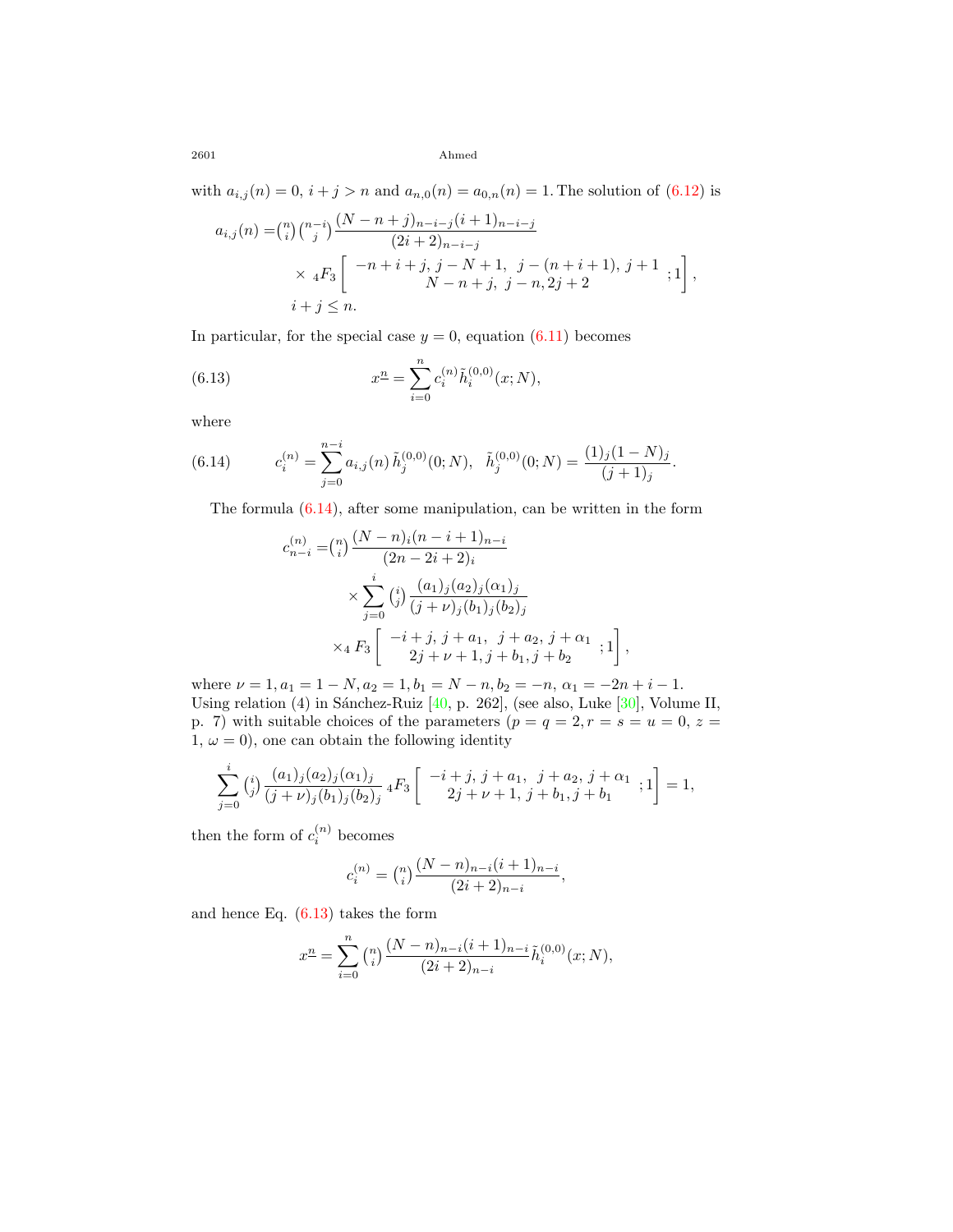which is in agreement with the result obtained by  $\hat{A}$ lvarez-Nodarse et al.  $[3, p.$  $[3, p.$  $[3, p.$ 181] with  $\alpha = \beta = 0$ .

**Note 3.** It is worth mentioning here the problem

<span id="page-18-0"></span>(6.15) 
$$
(x+y)^n = \sum_{i+j \le n} a_{i,j}(n) \tilde{h}_i^{(\alpha,\beta)}(x;N) \tilde{h}_j^{(\alpha,\beta)}(y;N), \quad n \le N-1,
$$

could be also considered in a similar way as in the above example. In fact, the corresponding recurrence relation for the expansion coefficients  $a_{i,j}(n)$  can be obtained by inserting the data of monic Hahn polynomials  $\tilde{h}_i^{(\alpha,\beta)}(x;N)$ . However, this recurrence relation is very lengthy, but the expansion coefficients  $a_{i,j}(n)$  in [\(6.15](#page-18-0)) has the formula:

$$
a_{i,j}(n) = {n \choose i} {n-i \choose j} \frac{(N-n+j)_{n-i-j} (i+\beta+1)_{n-i-j}}{(2i+\lambda+1)_{n-i-j}}
$$
  
×  ${}_{4}F_{3}$ 
$$
\begin{bmatrix} -n+i+j, j-N+1, \beta+j+1, j-(\lambda+n+i) \\ 2j+\lambda+1, N-n+j, j-n-\beta, \end{bmatrix},
$$
  
 $i+j \leq n.$ 

Moreover, for the special case  $y = 0$ , by following the same manipulation and using relation (4) in [\[40](#page-30-17), p. 262] with suitable choices of the parameters  $(p = q = 2, r = s = u = 0, z = 1, \omega = 0, \nu = \lambda, a_1 = 1 - N, a_2 = 1 + \beta, b_1 =$ *N* − *n*,  $b_2 = -n - \beta$ ,  $\alpha_1 = \lambda - 2n + i - 1$ , one can obtain

$$
x^n=\sum_{i=0}^n{n\choose i}\frac{(N-n)_{n-i}(i+\beta+1)_{n-i}}{(2i+\lambda+1)_{n-i}}\tilde{h}_i^{(\alpha,\beta)}(x;N),
$$

which is in agreement with the result obtained by  $\hat{A}$ lvarez-Nodarse et al. [[3](#page-28-2), p. 180], and Zarzo et al. [\[52](#page-31-5), p. L38], .

#### 7. **Connection problem in the sense of the product of two classical discrete orthogonal polynomials**

The connection problem in this case is to determine the coefficients  $a_{i,j}(n)$ in

$$
Q_n(x + y) = \sum_{i+j \le n} a_{i,j}(n) P_i(x) P_j(y),
$$

where  $Q_n(x)$  is a classical orthogonal polynomial of a discrete variable.

We know that the classical orthogonal polynomials of a discrete variable satisfythe second order difference equation of the form  $(2.2)$  $(2.2)$ , then we get

$$
\left[\sigma(x+y-1)\nabla_x^2 + \left[\tau(x+y-1) - \lambda_n\right]\nabla_x + \lambda_n\right]Q_n(x+y) = 0.
$$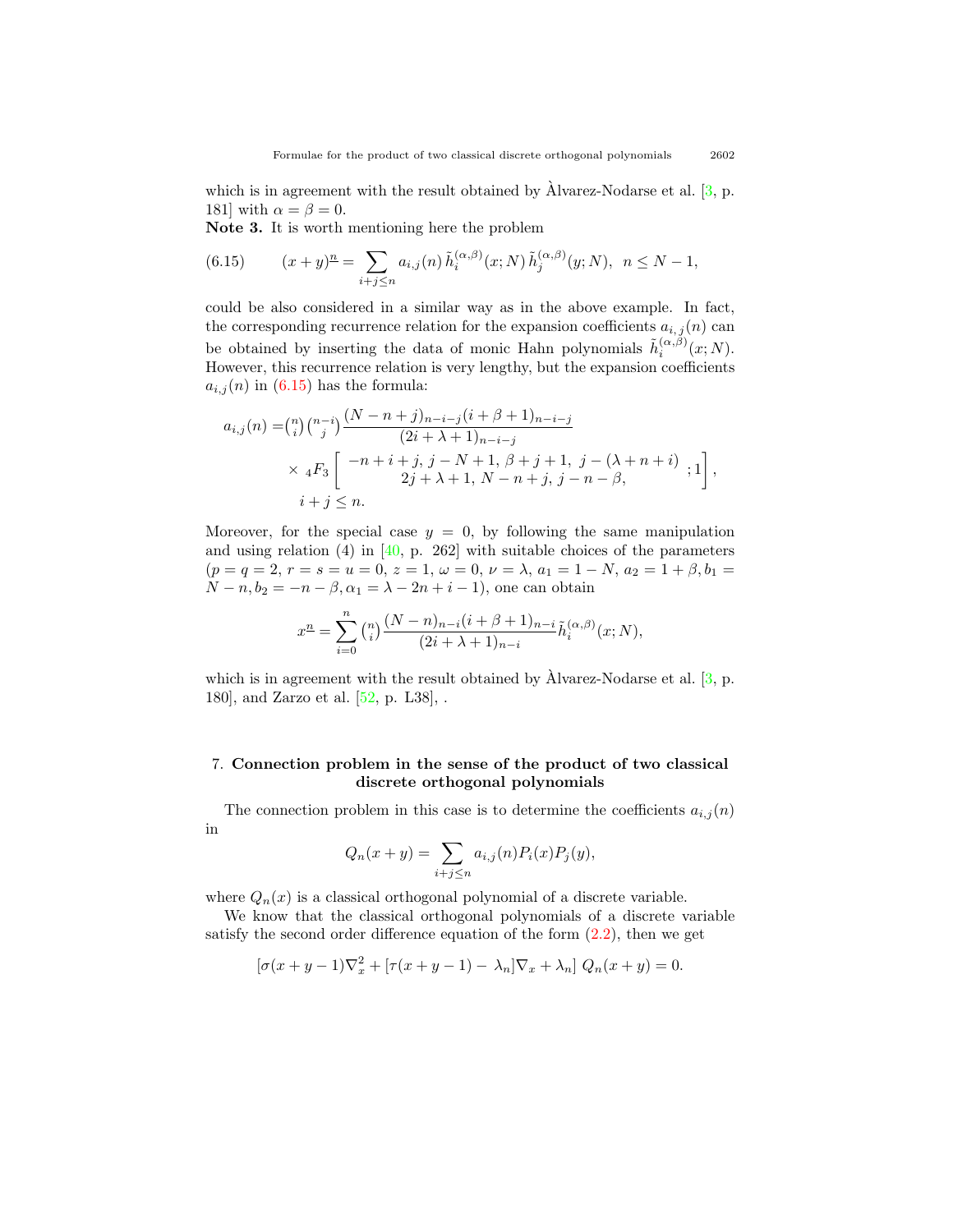## 7.1. **The Charlier***−* **Charlier-Charlier connection problem.** In the problem

(7.1) 
$$
\tilde{C}_n^{(\gamma)}(x+y) = \sum_{i+j \le n} a_{i,j}(n) \tilde{C}_i^{(\alpha)}(x) \tilde{C}_j^{(\alpha)}(y),
$$

where  $\tilde{C}_n^{(\gamma)}(x+y)$  satisfies the difference equation

<span id="page-19-1"></span>
$$
[(x+y-1)\nabla_x^2 + (\gamma - x - y - n + 1)\nabla_x + n]\tilde{C}_n^{(\gamma)}(x+y) = 0,
$$

the coefficients  $a_{i,j}(n)$  satisfy the partial difference equation

<span id="page-19-0"></span>
$$
(7.2)
$$
  
\n
$$
(n-i)a_{i,j}(n) - (i+1)a_{i+1,j-1}(n) - (i+1)(1+i+j-n+2\alpha-\gamma)a_{i+1,j}(n) -\alpha(i+1)(j+1)a_{i+1,j+1}(n) - (\alpha-\gamma)(i+1)(i+2)a_{i+2,j}(n) = 0,
$$
  
\n
$$
j = n-1, n-2, ..., 0,
$$

with  $a_{i,j}(n) = 0$  if  $i+j > n$ ,  $a_{-1,j}(n) = a_{i,-1}(n) = 0$  and  $a_{n,0}(n) = a_{0,n}(n) = 1$ . The solution of [\(7.2\)](#page-19-0) is [see Appendix C]

$$
a_{i,j}(n) = \begin{cases} \frac{(-1)^{i+j}}{i!j!}(-n)_{i+j} (2\alpha - \gamma)^{n-i-j}, & i+j \le n, \\ 0, & \text{otherwise.} \end{cases}
$$

Inparticular, for the special case  $y = 0$ , Eq.  $(7.1)$  $(7.1)$  $(7.1)$ , after some manipulation, becomes

$$
\tilde{C}_n^{(\gamma)}(x) = \sum_{i=0}^n \binom{n}{i} (\alpha - \gamma)^{n-i} \tilde{C}_i^{(\alpha)}(x),
$$

which is in agreement with the result obtained by  $\hat{A}$ lvarez-Nodarse et al. [[3](#page-28-2), p. 187], and Area et al.[[8,](#page-29-1) p. 316]. For the case  $\gamma = 2\alpha$ , we get

$$
\tilde{C}_n^{(2\alpha)}(x+y) = \sum_{i=0}^n \binom{n}{i} \tilde{C}_i^{(\alpha)}(x) \tilde{C}_{n-i}^{(\alpha)}(y).
$$

### 7.2. **The Meixner***−* **Meixner-Meixner connection problem.** In the problem

<span id="page-19-2"></span>(7.3) 
$$
\tilde{M}_n^{(\alpha,\beta)}(x+y) = \sum_{i+j\leq n} a_{i,j}(n) \tilde{M}_i^{(\gamma,\beta)}(x) \tilde{M}_j^{(\gamma,\beta)}(y),
$$

where  $\tilde{M}_n^{(\alpha,\beta)}(x+y)$  satisfies the difference equation

$$
[(x+y-1)\nabla_x^2 + [\alpha\beta + (\beta-1)(x+y+n-2)]\nabla_x + n(1-\beta)]\tilde{M}_n^{(\alpha,\beta)}(x+y) = 0,
$$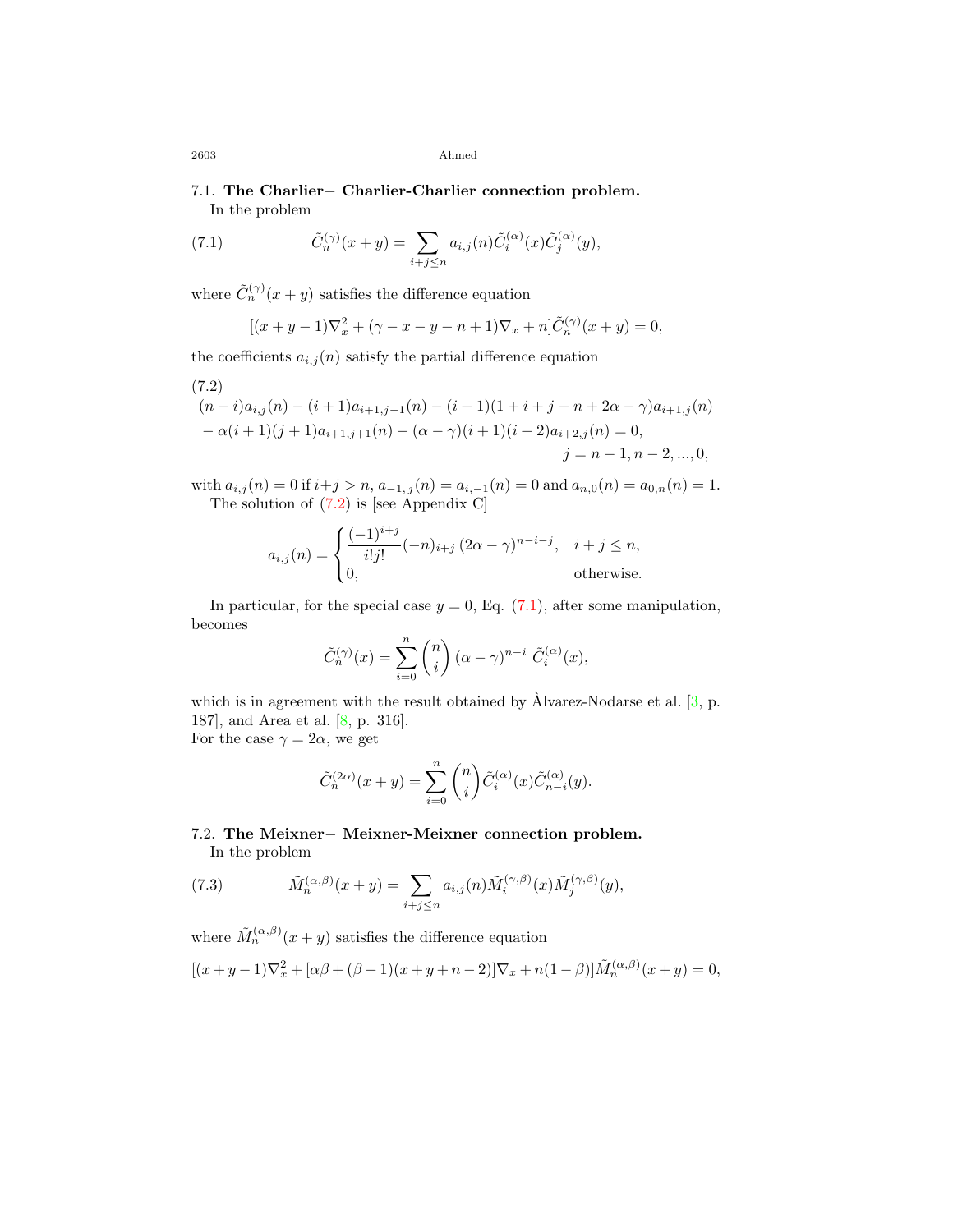the coefficients  $a_{i,j}(n)$  satisfy the recurrence relation

<span id="page-20-0"></span>
$$
(7.4)
$$
  
\n
$$
(\beta - 1)^2(n - i)a_{i,j}(n) - (\beta - 1)^2(i + 1)a_{i+1,j-1}(n)
$$
  
\n
$$
-\beta(i + 1)(j + 1)(j + \gamma)a_{i+1,j+1}(n) - (\beta - 1)(i + 1)(n - 2\beta - (\beta + 1)(i + j))
$$
  
\n
$$
+\beta(n + \alpha - 2\gamma))a_{i+1,j}(n) - (i + 1)_2(\beta(i - n - \alpha + \gamma + 3) - 1)a_{i+2,j}(n) = 0,
$$
  
\n
$$
j = n - 1, n - 2, ..., 0,
$$

with  $a_{i,j}(n) = 0, i + j > n, a_{-1,j}(n) = a_{i,-1}(n) = 0$  and  $a_{n,0}(n) = a_{0,n}(n) = 1$ . The solution of [\(7.4\)](#page-20-0) is given by

$$
a_{i,j}(n) = \begin{cases} \left(\frac{\beta}{\beta-1}\right)^{n-i-j} \frac{(-1)^{i+j}(\alpha)_n (-n)_{i+j}(\alpha-2\gamma)_{n-i-j}}{i!j!(\alpha)_{i+j}(\alpha+i+j)_{n-i-j}}, & i+j \leq n, \\ 0, & \text{otherwise.} \end{cases}
$$

In particular, for the special case  $y = 0$ , equation [\(7.3](#page-19-2)), after some manipulation, becomes

$$
\tilde{M}_n^{(\alpha,\beta)}(x) = \sum_{i=0}^n \binom{n}{i} (\alpha - \gamma)_{n-i} \left(\frac{\beta}{\beta - 1}\right)^{n-i} \tilde{M}_i^{(\gamma,\beta)}(x),
$$

which agrees with the result obtained by  $\lambda$ lvarez-Nodarse et al.  $[3, p. 188]$  $[3, p. 188]$  $[3, p. 188]$ , and Area et al.[[8,](#page-29-1) p. 318].

For the case  $\alpha = 2\gamma$ , we get

$$
\tilde{M}_n^{(2\gamma,\beta)}(x+y) = \sum_{i=0}^n \binom{n}{i} \tilde{M}_i^{(\gamma,\beta)}(x) \tilde{M}_{n-i}^{(\gamma,\beta)}(y).
$$

## 7.3. **The Kravchuk***−* **Kravchuk-Kravchuk connection problem.** In the problem

<span id="page-20-2"></span>(7.5) 
$$
\tilde{K}_n^{(s)}(x+y;N) = \sum_{i+j \le n} a_{i,j}(n) \tilde{K}_i^{(s)}(x;N) \tilde{K}_j^{(s)}(y;N), n \le N,
$$

where  $\tilde{K}_n^{(s)}(x+y;N)$  satisfies the difference equation

$$
[(1-s)(x+y-1)\nabla_x^2 + [N s - (x+y+n-1)]\nabla_x + n]\tilde{K}_n^{(s)}(x+y;N) = 0,
$$

the coefficients  $a_{i,j}(n)$  satisfy the recurrence relation

(7.6)

<span id="page-20-1"></span>
$$
\begin{aligned} &(n-i)a_{i,j}(n)-(i+1)a_{i+1,j-1}(n)+s(s-1)(i+1)(j+1)(N-j)a_{i+1,j+1}(n)\\ &-(i+1)(1+(1-2s)(i+j)-n+s(N+2n-2))a_{i+1,j}(n)\\ &+s(s-1)(i+1)_2(n-i-2)a_{i+2,j}(n)=0,\,i,\,j=n-1,n-2,...,0,\end{aligned}
$$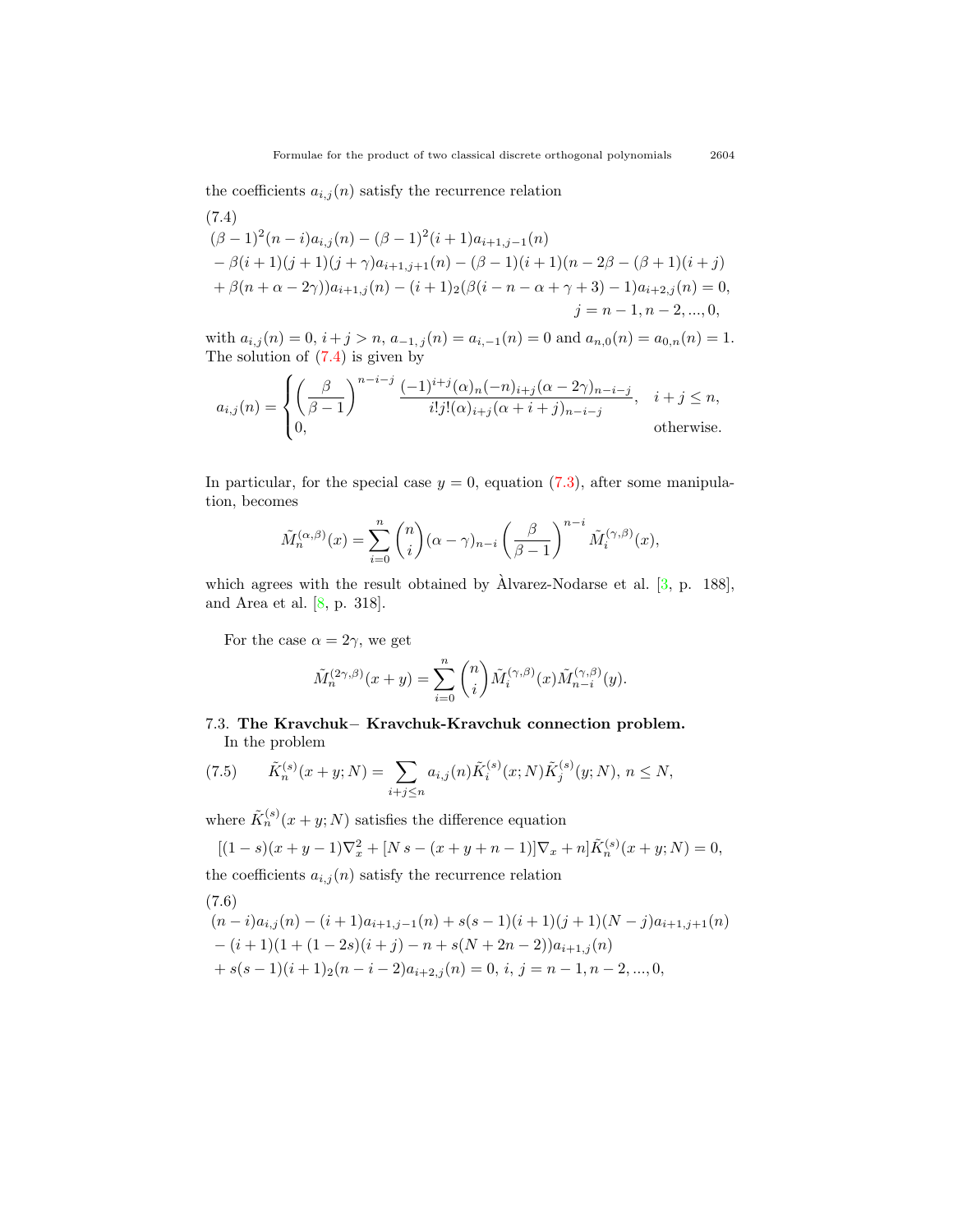with  $a_{i,j}(n) = 0$ ,  $i + j > n$ ,  $a_{-1,j}(n) = a_{i,-1}(n) = 0$  and  $a_{n,0}(n) = a_{0,n}(n) = 1$ . The solution of  $(7.6)$  is given by

$$
a_{i,j}(n) = \begin{cases} s^{n-i-j} \frac{(-1)^{i+j}(-N)_n(-n)_{i+j}(N)_{n-i-j}}{i!j!(-N)_{i+j}(-N+i+j)_{n-i-j}}, & i+j \le n, \\ 0, & \text{otherwise.} \end{cases}
$$

### 7.4. **The Hahn***−* **Hahn-Hahn connection problem.**

<span id="page-21-1"></span>In the problem (7.7)  $\tilde{h}_n^{(\gamma,\delta)}(x+y;M) = \sum$ *i*+*j≤n*  $a_{i,j}(n)\tilde{h}_i^{(0,0)}(x;N)\tilde{h}_j^{(0,0)}(y;N), n \leq \min\{N-1, M-1\},$ 

where  $\tilde{h}_n^{(\gamma,\delta)}(x+y;M)$  satisfies the difference equation

$$
[(x+y-1)(M+\gamma-x-y+1)\nabla_x^2 + [(\delta+1)(M-1) - (\mu+1)(x+y-1)]\nabla_x + n(\mu+n)]\tilde{h}_n^{(\gamma,\delta)}(x+y;M) = 0, \ \mu = \gamma + \delta + 1,
$$

the coefficients  $a_{i,j}(n)$  satisfy the recurrence relation

$$
(7.8)
$$

<span id="page-21-0"></span>
$$
\gamma_{i,j} a_{i,j}(n) + \gamma_{i+1,j-1} a_{i+1,j-1}(n) + \gamma_{i+1,j} a_{i+1,j}(n) + \gamma_{i+1,j+1} a_{i+1,j+1}(n) \n+ \gamma_{i+2,j-2} a_{i+2,j-2}(n) + \gamma_{i+2,j-1} a_{i+2,j-1}(n) + \gamma_{i+2,j} a_{i+2,j}(n) \n+ \gamma_{i+2,j+1} a_{i+2,j+1}(n) + \gamma_{i+2,j+2} a_{i+2,j+2}(n) = 0, i, j = n-1, n-2, ..., 0,
$$

where

$$
\gamma_{i,j} = (i+3)_{2}(\mu + n + i)(n - i),
$$
  
\n
$$
\gamma_{i+1,j-1} = -(i+1)(i+3)_{2}(2i + \mu + 1),
$$
  
\n
$$
\gamma_{i+2,j-2} = -(i+1)_{4},
$$
  
\n
$$
\gamma_{i+2,j-1} = \frac{1}{2}(i+1)_{4}(5+2M-N(N+2)+\gamma-\delta),
$$
  
\n
$$
\gamma_{i+1,j} = \frac{1}{4}(i+1)(i+4)[i^{2}(4M+4(\gamma-1)-N(\mu+5))+2((1-6N)(\mu+1)+6n(n + \mu)) + i(12M-N(19+7\mu)+2(-8+5\gamma-\delta+2n(n + \mu)))]
$$
  
\n
$$
\gamma_{i+1,j+1} = (i+1)(i+3)_{2}[-2i+[(1+j)^{2}(j-N+1)(j+N+1)(\mu+1)] \times [4(3+4j(j+2))]^{-1}],
$$
  
\n
$$
\gamma_{i+2,j} = \frac{1}{16}(i+1)_{4}[-16(M+1)-8(N-1)^{2}+16n(n + \mu)+4(\mu+n(n + \mu)-3)-16\gamma+8(N-1)(M-\delta)+4(N-1)(2M-2N+\gamma-\delta)+4(\gamma-3\delta+4M+N(\mu-3))]
$$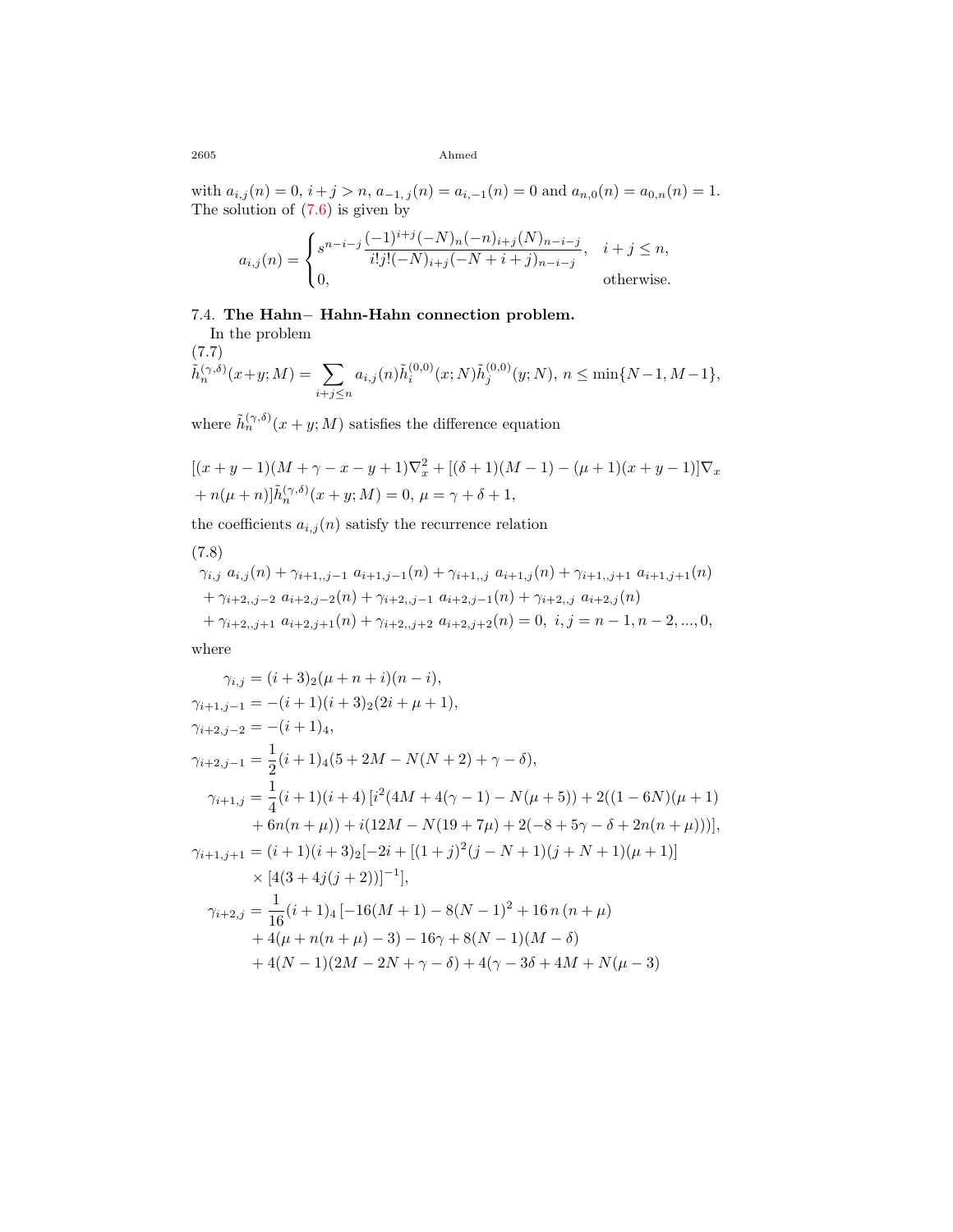$$
-4n(n + \mu) + 6) + \frac{8i(N + i + 2)(-N + i + 2)}{(2i + 3)(2i + 5)}
$$
  
+ 
$$
\frac{8(i + 1)(N + i + 3)(-N + i + 3)}{(2i + 5)(2i + 7)} - \frac{4j^2(N^2 - j^2)}{4j^2 - 1}
$$
  
+ 
$$
\frac{4(j + 1)^2(N + j + 1)(-N + j + 1)}{3 + 4j(j + 2)} - \frac{16(\mu + 1)(i + 2)}{(3 + i)_2}
$$
  
- 
$$
\frac{(i + 1)2(i + 3)(N + j + 1)2(-N + j + 1)2(\mu + 1)}{(2i + 1)(2i + 3)^2(2i + 5)}
$$
  
+ 
$$
\frac{4n(n + \mu)(N + i + 2)(-N + i + 2)}{(2i + 3)(2i + 5)}
$$
  
+ 
$$
\frac{4n(n + \mu)(N + i + 3)(-N + i + 3)}{(2i + 5)(2i + 7)}
$$
  
+ 
$$
\frac{16(3 + \gamma + 2\delta + M(\delta + 1) - n(n + \mu))}{(i + 3)}
$$
  
+ 
$$
\frac{4(81 + 272i + 316i^2 + 168i^3 + 42i^4 + 4i^5)}{(2i + 3)(2i + 5)(2i + 7)}
$$
  
- 
$$
\frac{4(9 + 2i(16 + i(2i + 11)))N^2)}{(2i + 3)(2i + 5)(2i + 7)}
$$
  
+ 
$$
[2(2j + 1)(2j + 3)]^{-1} \times
$$
  

$$
[(j + 1)^2(N + j + 1)(-N + j + 1)(\delta - \gamma + 2N - 2M - 4)],
$$
  

$$
\gamma_{i+2,j+2} = -\frac{(i + 1)4(j + 1)^2(j + 2)^2(-N + j + 1)2(N + j + 1)2}{16(2j + 1)(2j + 3)^2(2j + 5)}
$$

with  $a_{i,j}(n) = 0$ ,  $i + j > n$ ,  $a_{-1,j}(n) = a_{i,-1}(n) = 0$  and  $a_{n,0}(n) = a_{0,n}(n) = 1$ . The solution of [\(7.8\)](#page-21-0) is given by

$$
a_{i,j}(n) = \begin{cases} \frac{(-1)^{i+j}(1-M)_n(1+\delta)_n(-n)_{i+j}(n+\mu)_{i+j}}{i!j!(1-M)_{i+j}(1+\delta)_{i+j}(n+\mu)_n} \\ \times \sum_{\ell=0}^{n-i-j} \frac{1}{\ell!} \frac{(-n+i+j)_\ell (n+\mu+i+j)_\ell (j+1)_\ell (-N+j+1)_\ell}{(-M+i+j+1)_\ell (2j+2)_\ell (\delta+i+j+1)_\ell} \\ \times {}_4F_3 \left[ \begin{array}{c} -\ell, -N+i+1, i+1, -2j-\ell-2 \\ N-\ell-j, -j-\ell, 2i+2 \end{array}; 1 \right], \quad i+j \le n, \\ 0, \qquad \text{otherwise.} \end{cases}
$$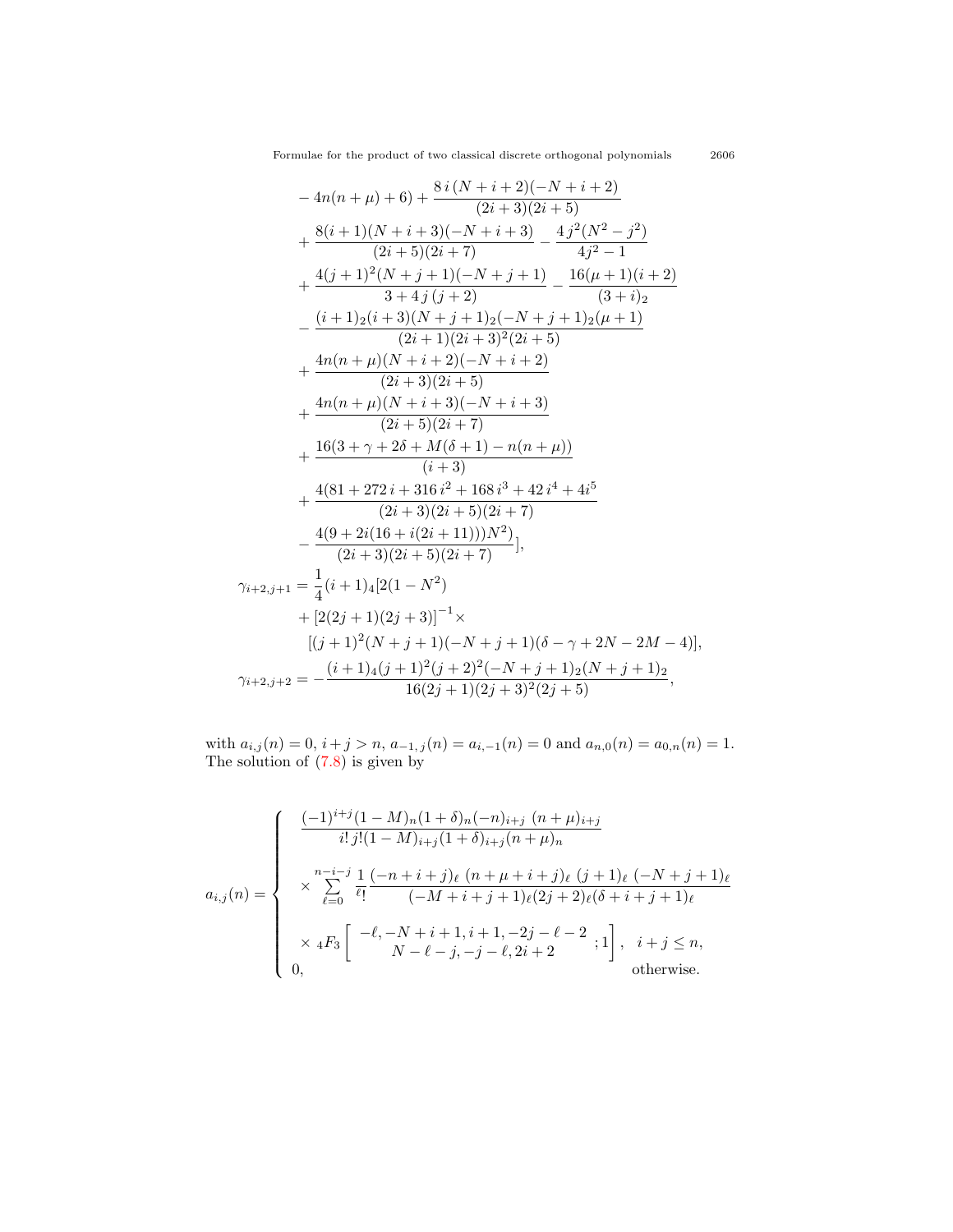<span id="page-23-0"></span>**Note 4.** The problem (7.9)  $\tilde{h}_n^{(\gamma,\delta)}(x+y;M) = \sum$ *i*+*j≤n*  $a_{i,j}(n) \tilde{h}_i^{(\alpha,\beta)}(x;N) \tilde{h}_j^{(\alpha,\beta)}(y;N), n \leq \min\{N,M\},$ 

could be also considered in a similar way as in the above example. In fact, the corresponding recurrence relation for the expansion coefficients  $a_{i,j}(n)$  can be obtained by inserting the data of monic Hahn polynomials  $\tilde{h}_i^{(\alpha,\beta)}(x;N)$ . However, this recurrence relation is very lengthy, but the expansion coefficients  $a_{i,j}(n)$ in ([7.9](#page-23-0)) has the formula:

$$
a_{i, j}(n) = \frac{(-1)^{i+j}(1 - M)_n(1 + \delta)_n(-n)_{i+j} (n + \mu)_{i+j}}{i! j! (1 - M)_{i+j}(1 + \delta)_{i+j}(n + \mu)_n}
$$
  

$$
\times \sum_{\ell=0}^{n-i-j} \frac{1}{\ell!} \frac{(-n+i+j)_{\ell} (n + \mu+i+j)_{\ell} (j + \beta + 1)_{\ell} (-N+j+1)_{\ell}}{(-M+i+j+1)_{\ell} (2j + \lambda + 1)_{\ell} (\delta + i + j + 1)_{\ell}}
$$
  

$$
\times {}_4F_3 \left[ -\ell, -N+i+1, \beta+i+1, -2j - \ell - \lambda - 1; 1 \right].
$$

*Remark* 7.1*.* Up to now, and to the best of the author's knowledge that analytical solutions of the recurrence relations of variable coefficients with two indices may be very difficult in general (see  $[47-50]$ ), but the authors in these papers present the formulae of general solutions for some definite classes of homogeneous and non-homogeneous recurrences of variable coefficients with two indices.Hence, the given analytical solutions of the recurrences  $(5.7)$  $(5.7)$ ,  $(6.6)$  $(6.6)$ , ([6.8\)](#page-15-0),([6.10\)](#page-15-2), [\(6.12\)](#page-16-0), [\(7.2\)](#page-19-0), [\(7.4](#page-20-0)), [\(7.6](#page-20-1)) and([7.8](#page-21-0)) may be obtained by alternative method. This method depends on using some algebraic manipulation, the aid of the symbolical expression of Newton's formula for a function  $f(x)$ ,

<span id="page-23-1"></span>(7.10) 
$$
f(x) = \sum_{k=0}^{\infty} {x \choose k} \Delta^k f(0),
$$

and the known representations for the falling factorials in terms of the classical discreteorthogonal polynomials (see  $[25, pp.85-6]$ ), to find the expansions  $(5.4)$  $(5.4)$ , ([6.5\)](#page-14-4), [\(6.7\)](#page-15-1),([6.9](#page-15-3)),([6.11\)](#page-16-1), [\(7.1](#page-19-1)),([7.3](#page-19-2)),([7.5\)](#page-20-2) and([7.7](#page-21-1)) [see Appendices A, B and C]. Then, the obtained expansions coefficients will be actually the analytical solutions of these recurrences.

*Remark* 7.2*.* It should be mentioned that one of our aims here is to emphasize the systematic character and simplicity of our algorithm to build linear recurrence relations of the form([5.2\)](#page-12-2), which allows one to implement it in any computer algebra (here Mathematica Version 8) symbolic language has been used.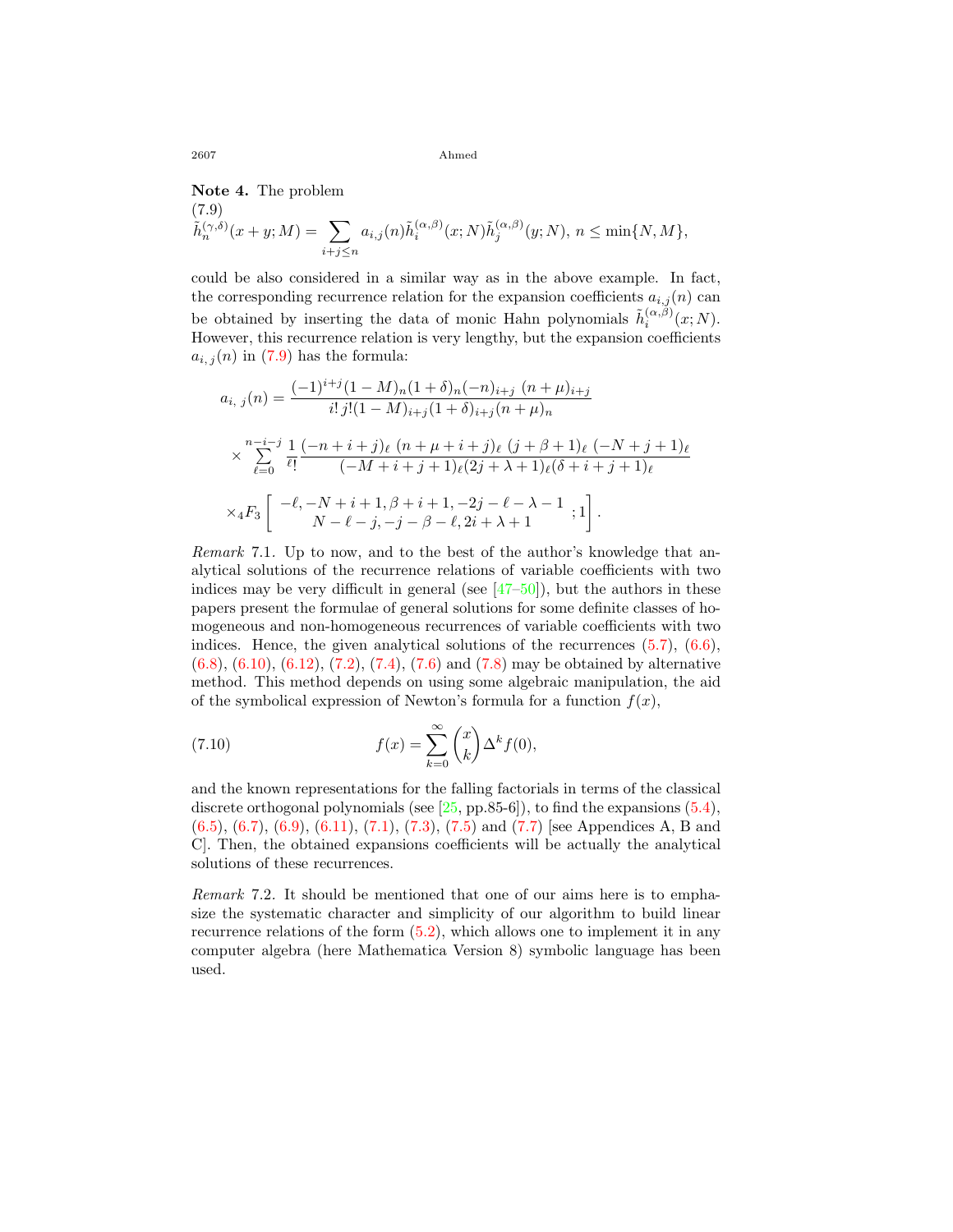#### **Acknowledgements**

The author would like to thank the reviewers for their constructive comments and suggestions to improve the quality of the paper.

## **Appendices**

#### **Appendix A**

The analytical solution of  $(5.3)$  is  $u(x, y) = x y 2^{-x} 2^{-y} + x + y$ . The analytical solution([5.8](#page-13-5)) can be obtained as follows.

First, we show that

(A.1) 
$$
f(x) = x \; 2^{-x} = \sum_{i=0}^{\infty} f_i \, \tilde{C}_i^{(\alpha)}(x),
$$

where

$$
f_i = \frac{(-2)^{i-1}}{i!} (2i - \alpha) e^{-\alpha/2}.
$$

It is easy to see that  $\Delta^k f(x) = (-1)^k 2^{-x-k}(x-k)$ , then  $[\Delta^k f(x)]_{x=0}$  $(-1)^{k+1}2^{-k} k$  $(-1)^{k+1}2^{-k} k$  $(-1)^{k+1}2^{-k} k$ . Using ([7.10\)](#page-23-1) and the equality

$$
\binom{x}{k} = \frac{\Gamma(x+1)}{\Gamma(x-k+1) k!} = \frac{x^{\underline{k}}}{k!},
$$

yield the formula

(A.2) 
$$
f(x) = \frac{1}{2} \sum_{k=0}^{\infty} \frac{x^k}{k!} (-2)^{-k}.
$$

Substituting the formual[[3,](#page-28-2) p. 180]

$$
x^{\underline{k}} = \sum_{i=0}^{k} {k \choose i} \alpha^{k-i} \tilde{C}_i^{(\alpha)}(x),
$$

in (A.2), expanding and collecting similar terms, lead to

$$
f(x) = \sum_{i=0}^{\infty} \left( \frac{(-2)^{-(i+1)}}{i!} (2i - \alpha) \sum_{k=0}^{\infty} \frac{(-\alpha/2)^k}{k!} \right) \tilde{C}_i^{(\alpha)}(x)
$$
  
= 
$$
\sum_{i=0}^{\infty} \left( \frac{(-2)^{-(i+1)}}{i!} (2i - \alpha) e^{-\alpha/2} \right) \tilde{C}_i^{(\alpha)}(x),
$$

then (A.1) is obtained. Now, in view of (A.1), one can see that

(A.3) 
$$
u(x,y) = \sum_{i,j=0}^{\infty} \frac{(-2)^{-(i+j+2)} (2i-\alpha)(2j-\alpha)}{i!j!} \tilde{C}_i^{(\alpha)}(x) \tilde{C}_j^{(\alpha)}(y) + 2\alpha \tilde{C}_0^{(\alpha)}(x) \tilde{C}_0^{(\alpha)}(y) + \tilde{C}_1^{(\alpha)}(x) \tilde{C}_0^{(\alpha)}(y) + \tilde{C}_0^{(\alpha)}(x) \tilde{C}_1^{(\alpha)}(y).
$$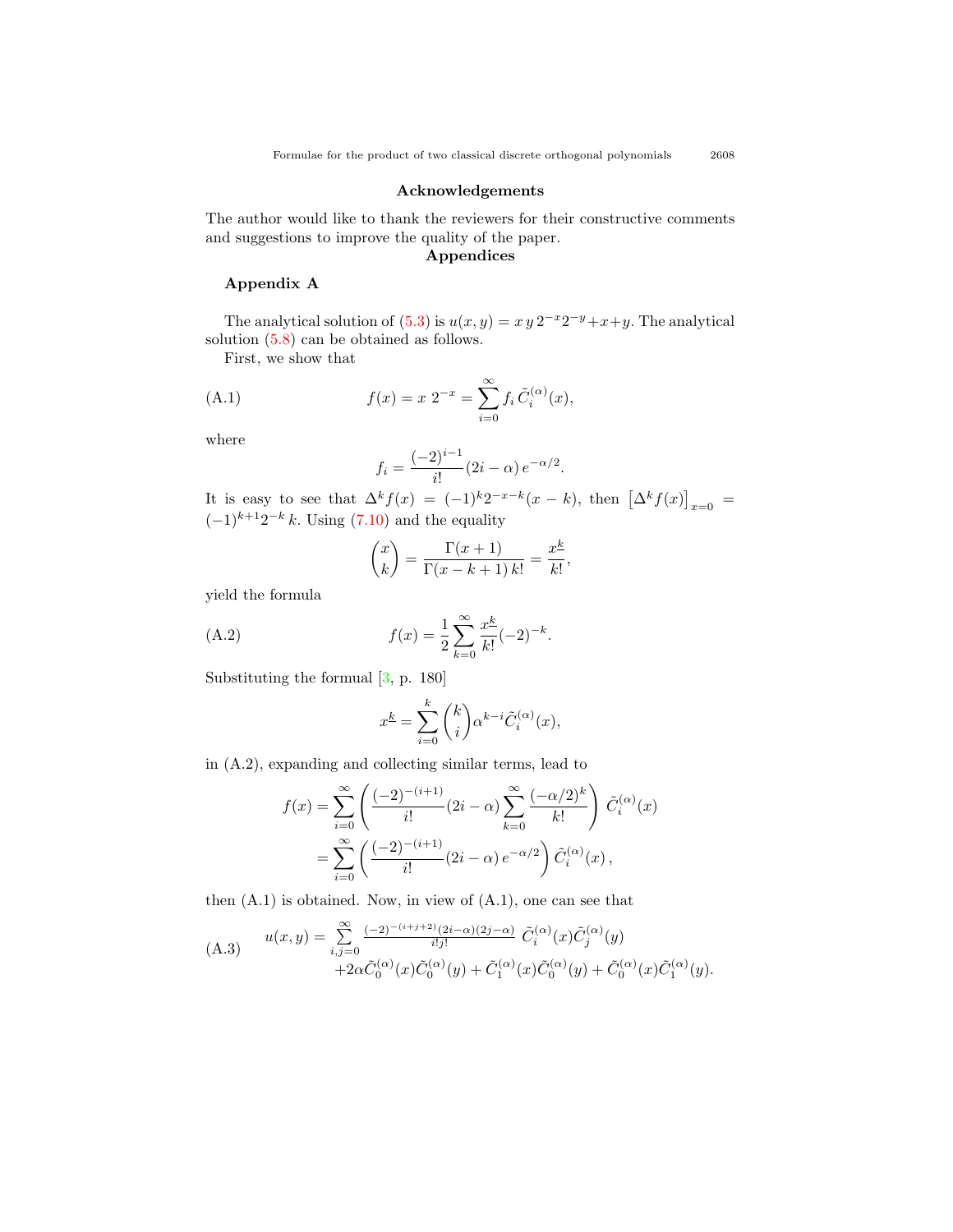The expansion (A.3) can be written in the form

$$
u(x,y) = \sum_{i,j=0}^{\infty} a_{i,j} \ \tilde{C}_i^{(\alpha)}(x) \tilde{C}_j^{(\alpha)}(y),
$$

wherethe coefficients  $a_{i,j}$  are given in  $(5.8)$  $(5.8)$  $(5.8)$ . By using Mathematica, it can be checked that the formula([5.8](#page-13-5)) satisfies the recurrence relation [\(5.7\)](#page-13-3).

### **Appendix B**

In the expansion

$$
(x+y)^{\underline{n}} = \sum_{i=0}^{n} \sum_{j=0}^{n-i} a_{i,j}(n) P_i(x) P_j(y),
$$

the coefficients  $a_{i,j}(n)$  have the form

(B.1) 
$$
a_{i,j}(n) = \sum_{r=0}^{n-i-j} {n \choose j+r} d_i^{(n-j-r)} d_j^{(j+r)},
$$

where  $d_i^{(n)}$   $(i = 0, 1, ..., n)$  are the coefficients in the expansion

(B.2) 
$$
x^{n} = \sum_{i=0}^{n} d_{i}^{(n)} P_{i}(x).
$$

### **The formula (B.1) can be proved as follows:**

Byusing  $(7.10)$  $(7.10)$  $(7.10)$ , it is not difficult to show that

(B.3) 
$$
(x+y)^n = \sum_{k=0}^n b_k^{(n)}(y) x^k, b_k^{(n)}(y) = \binom{n}{k} y^{n-k}.
$$

Substituting (B.2) in (B.3), expanding and collecting similar terms give

(B.4) 
$$
(x+y)^n = \sum_{i=0}^n c_i^{(n)}(y) P_i(x),
$$

where

$$
c_i^{(n)}(y) = \sum_{j=0}^{n-i} b_{i+j}^{(n)}(y) d_i^{(i+j)}.
$$

The coefficients  $c_i^{(n)}(y)$  can be written in the form

$$
c_i^{(n)}(y) = \sum_{j=0}^{n-i} \lambda_j^{(i)}(n) y^j, \quad \lambda_j^{(i)}(n) = \binom{n}{j} d_i^{(n-j)}.
$$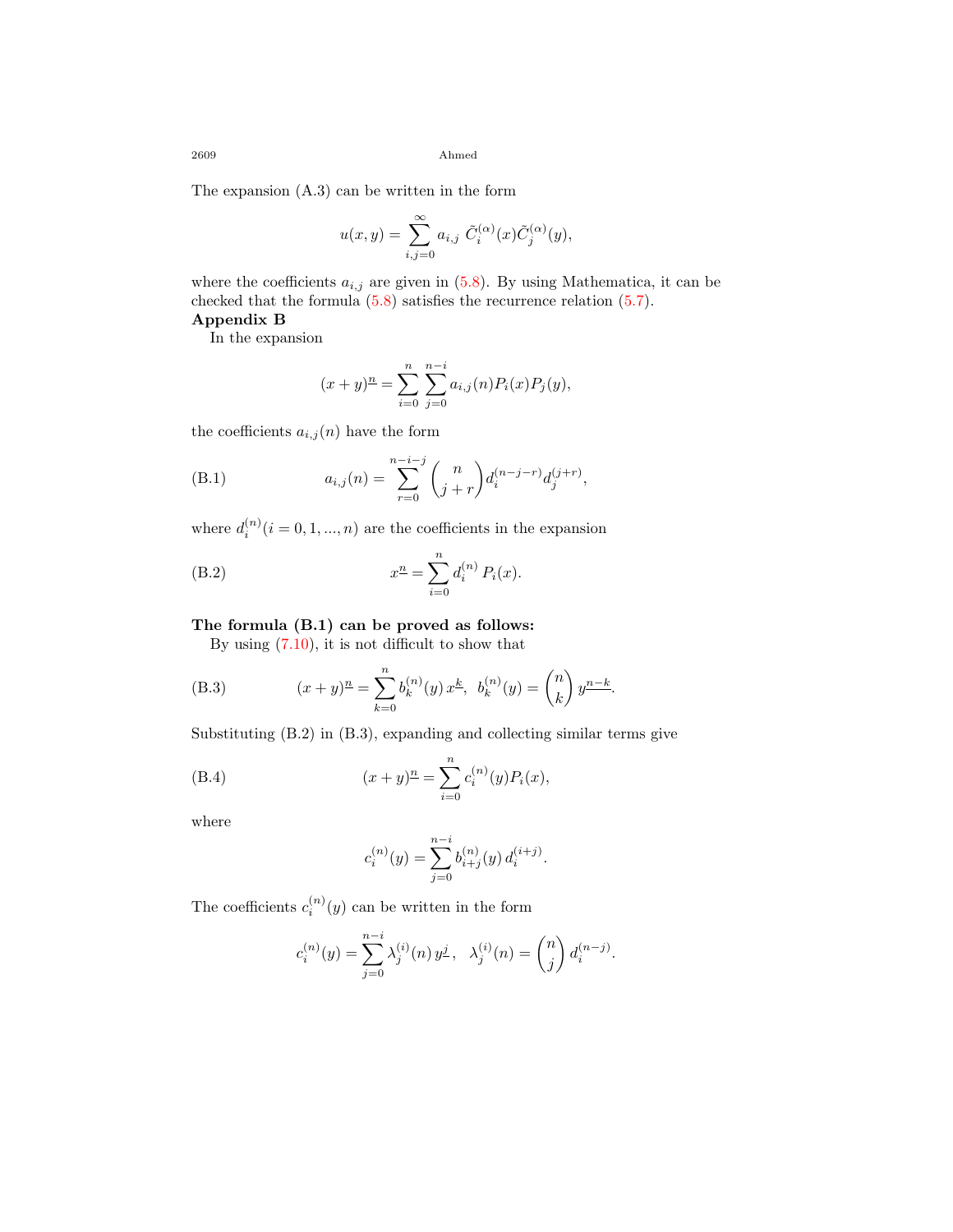Using (B.2), expanding and collecting similar terms, yields the formula (B.5)

$$
c_i^{(n)}(y) = \sum_{j=0}^{n-i} \left( \sum_{r=0}^j d_r^{(j)} P_r(y) \right) \lambda_j^{(i)}(n) = \sum_{j=0}^{n-i} \left( \sum_{r=0}^{n-i-j} \lambda_{r+j}^{(i)}(n) d_j^{(r+j)} \right) P_j(y).
$$

Substituting (B.5) in (B.4) leads to

(B.6) 
$$
(x+y)^{\underline{n}} = \sum_{i=0}^{n} \sum_{j=0}^{n-i} \left( \sum_{r=0}^{n-i-j} \lambda_{j+r}^{(i)}(n) d_j^{(r+j)} \right) P_i(x) P_j(y),
$$

then (B.6) takes the form

$$
(x+y)^{\underline{n}} = \sum_{i=0}^{n} \sum_{j=0}^{n-i} a_{i,j}(n) P_i(x) P_j(y),
$$

where

$$
a_{i,j}(n) = \sum_{r=0}^{n-i-j} \lambda_{j+r}^{(i)}(n) d_j^{(r+j)} = \sum_{r=0}^{n-i-j} {n \choose j+r} d_i^{(n-j-r)} d_j^{(r+j)}.
$$

**The solution of recurrence relation** ([6.6\)](#page-14-3): In this case  $d_i^{(n)} = \binom{n}{i} \alpha^{n-i}$ , then

(B.7) 
$$
a_{i,j}(n) = \sum_{r=0}^{n-i-j} {n \choose j+r} {n-j-r \choose i} {j+r \choose j} \alpha^{n-i-j}.
$$

The formula (B.7), after some manipulation, can be written in the form

(B.8)  

$$
a_{i,j}(n) = (-1)^{i+j} \frac{(-n)_{i+j}}{i!j!} \alpha^{n-i-j} \sum_{r=0}^{n-i-j} {n-i-j \choose r}
$$

$$
= (-1)^{i+j} \frac{(-n)_{i+j}}{i!j!} (2\alpha)^{n-i-j}.
$$

By using Mathematica, one can see that the formula (B.8) satisfies the recurrence relation [\(6.6](#page-14-3)). Similarly, the analytical solutions of recurrence relations ([6.8\)](#page-15-0),([6.10](#page-15-2)) and([6.12](#page-16-0)) can be obtained.

#### **Appendix C**

In the expansion

$$
Q_n(x + y) = \sum_{i+j \le n} A_{i,j}(n) P_i(x) P_j(y),
$$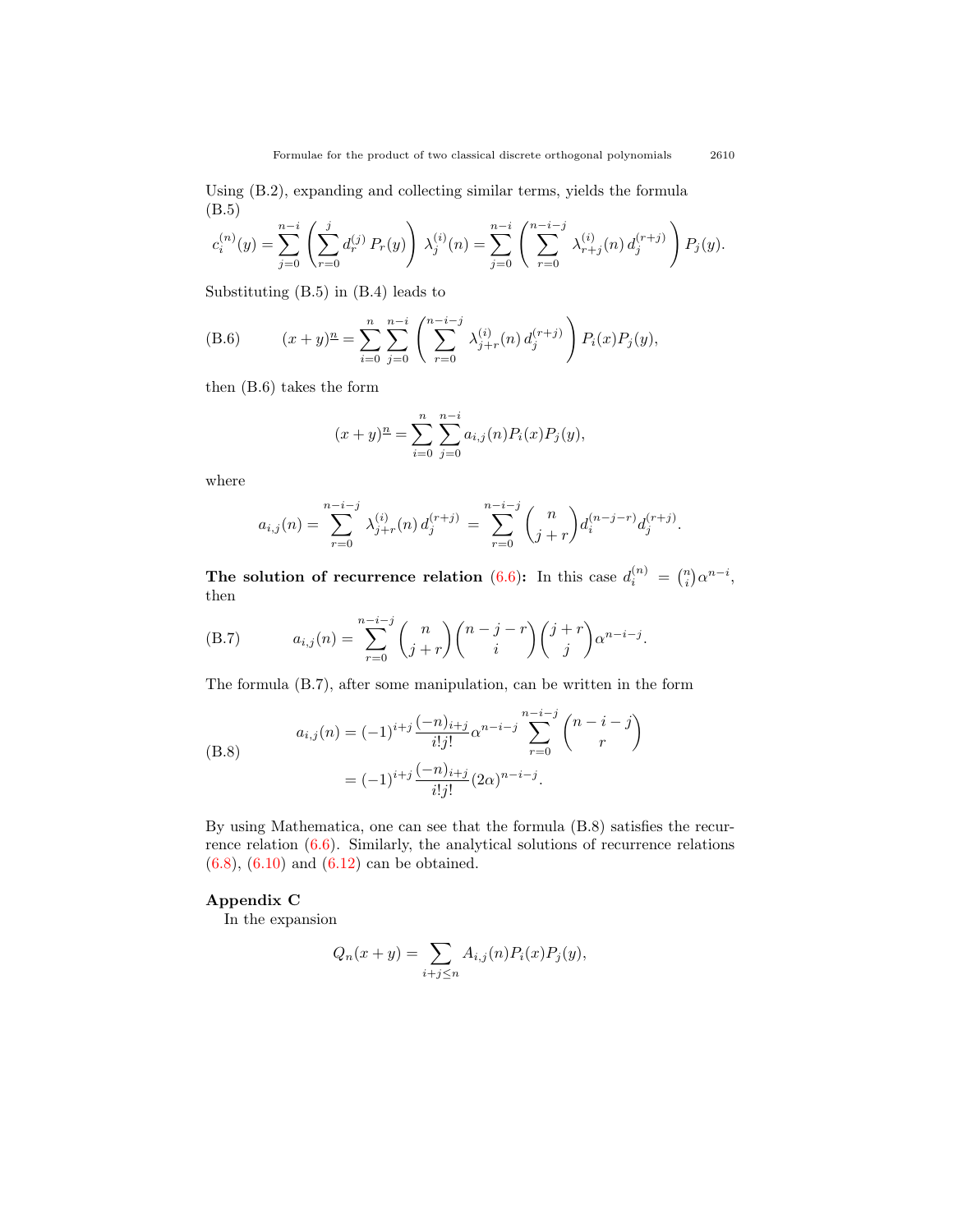the coefficients  $a_{i,j}(n)$  have the form

(C.1) 
$$
A_{i,j}(n) = \sum_{r=0}^{n-i-j} \sum_{s=0}^{r} {r+i+j \choose j+s} d_i^{(r+i-s)} d_j^{(j+s)} a_{r+i+j}(n),
$$

where  $a_k(n)$ ,  $k = 0, 1, ..., n$ , are the coefficients in the expansion

(C.2) 
$$
Q_n(x) = \sum_{k=0}^n a_k(n) x^k.
$$

### **The formula (C.1) can be proved as follows:**

By using (C.2), one can see that

(C.3) 
$$
Q_n(x+y) = \sum_{k=0}^n a_k(n) (x+y)^k.
$$

Substituting (B.1) in (C.3) yields,

$$
Q_n(x + y) = \sum_{k=0}^n a_k(n) \left( \sum_{i=0}^k \sum_{j=0}^{k-i} a_{i,j}(k) P_i(x) P_j(y) \right),
$$

then expanding and collecting similar terms lead to

(C.4) 
$$
Q_n(x+y) = \sum_{i=0}^n B_i^{(n)}(y) P_i(x),
$$

where

(C.5) 
$$
B_i^{(n)}(y) = \sum_{r=i}^n \left( \sum_{j=0}^{r-i} a_{i,j}(r) P_j(y) \right) a_r.
$$

Again, by expanding and collecting similar terms, the formula (C.5) takes the form

(C.6) 
$$
B_i^{(n)}(y) = \sum_{j=0}^{n-i} \left( \sum_{r=0}^{n-i-j} a_{i,j}(r+i+j) a_{r+i+j} \right) P_j(y).
$$

Substituting (C.6) in (C.4) gives

$$
Q_n(x+y) = \sum_{i=0}^n \sum_{j=0}^{n-i} \left( \sum_{r=0}^{n-i-j} a_{i,j}(r+i+j) a_{r+i+j} \right) P_i(x) P_j(y).
$$

Using (B.1) yields the formula

$$
Q_n(x + y) = \sum_{i=0}^n \sum_{j=0}^{n-i} A_{i,j}(n) P_i(x) P_j(y),
$$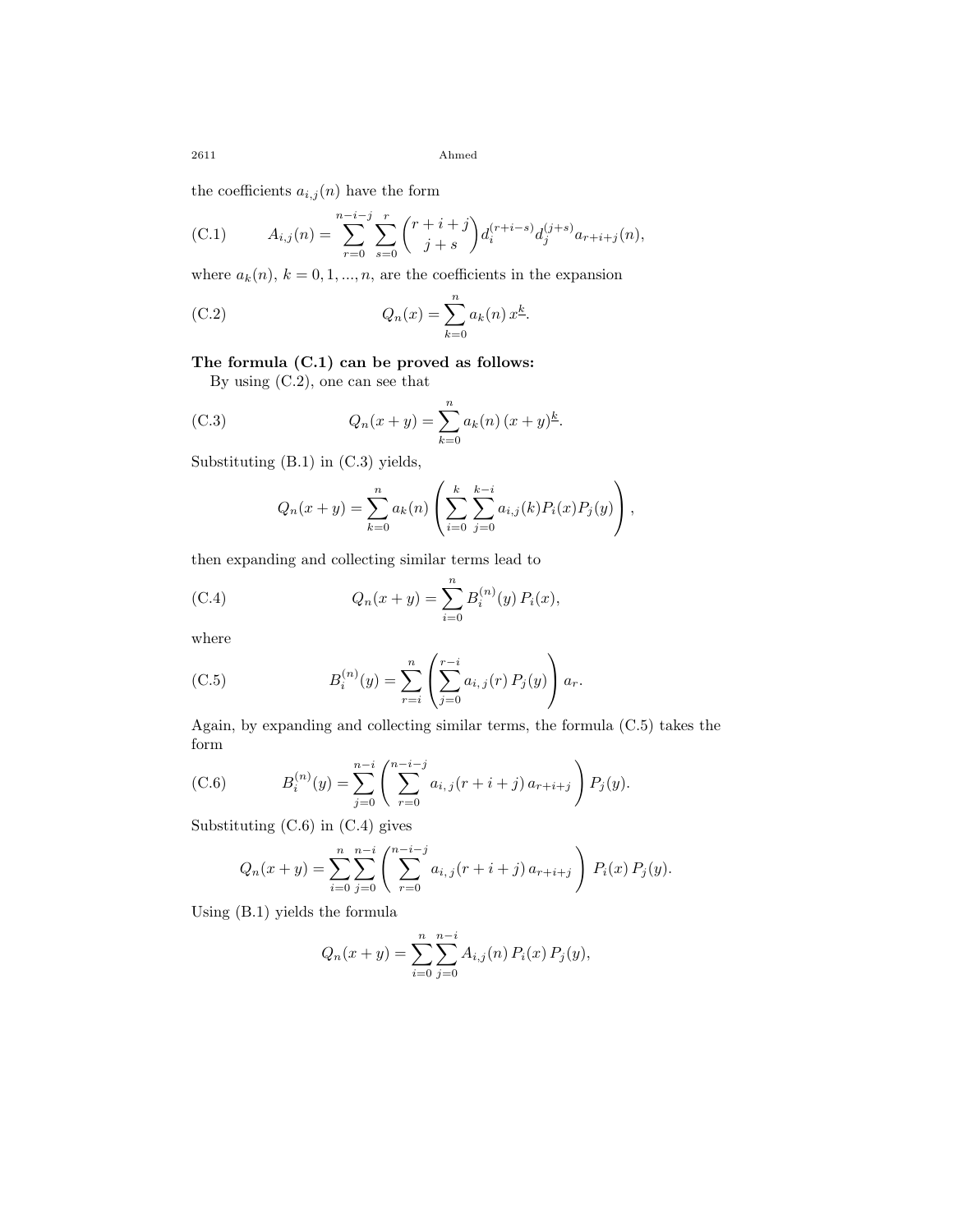where

$$
A_{i,j}(n) = \sum_{r=0}^{n-i-j} \sum_{s=0}^{r} {r+i+j \choose j+s} d_i^{(r+i-s)} d_j^{(j+s)} a_{r+i+j}.
$$

**The solution of recurrence relation** ([7.2\)](#page-19-0): In this case  $d_i^{(n)} = \binom{n}{i} \alpha^{n-i}$ and  $a_k(n) = \frac{(-1)^k (-n)_k}{k!}$  $\frac{(n-k)k}{k!}(-\gamma)^{n-k}$  then

$$
A_{i,j}(n) = \sum_{r=0}^{n-i-j} \left( \sum_{s=0}^r \binom{r+i+j}{j+s} \binom{r+i-s}{i} \binom{j+s}{j} \right)
$$

$$
\times \alpha^r (-\gamma)^{n-r-i-j} (-1)^{r+i+j} \frac{(-n)_{r+i+j}}{(r+i+j)!}.
$$

By using Mathematica, one can obtain

$$
\sum_{s=0}^r \binom{r+i+j}{j+s} \binom{r+i-s}{i} \binom{j+s}{j} = 2^r \binom{r+i}{i} \binom{i+j+r}{j},
$$

then

$$
A_{i,j}(n) = \sum_{r=0}^{n-i-j} \binom{r+i}{i} \binom{i+j+r}{j} (2\alpha)^r (-\gamma)^{n-r-i-j} (-1)^{r+i+j} \frac{(-n)_{r+i+j}}{(r+i+j)!}.
$$

Using the equality  $(-n)_k = (-1)^k k! \binom{n}{k}$  leads to the form

$$
A_{i,j}(n) = \sum_{r=0}^{n-i-j} {r+i \choose i} {i+j+r \choose j} {n \choose r+i+j} (2\alpha)^r (-\gamma)^{n-r-i-j}.
$$

Using Mathematica, after some manipulation, yields the formula

(C.7) 
$$
A_{i,j}(n) = \frac{(-1)^{i+j}}{i!j!}(-n)_{i+j} (2\alpha - \gamma)^{n-i-j}.
$$

By using Mathematica, it can be seen that the formula (C.7) satisfies the recurrence relation([7.2](#page-19-0)). Similarly, the analytical solutions of recurrence rela-tions $(7.4)$ ,  $(7.6)$  $(7.6)$  and  $(7.8)$  can be obtained.

#### **REFERENCES**

- <span id="page-28-0"></span>[1] H.M. Ahmed, Recurrence relation approach for expansion and connection coefficients in series of classical discrete orthogonal polynomials, *Integral Transforms Spec. Funct.* **20** (2009), no. 1, 23–34.
- <span id="page-28-1"></span>[2] H.M. Ahmed and SI. El-Soubhy, Recurrences and explicit formulae for the expansion and connection coefficients in series of ordinary Bessel polynomials, *Appl. Math. Comput.* **199** (2008) 482–493.
- <span id="page-28-2"></span>[3] R. Álvarez-Nodarse, R.J. Yáñez and J.S. Dehesa, Modified Clebsch-Gordon-type expansions for products of discrete hypergeometric polynomials, *J. Comput. Appl. Math.* **89** (1998) 171–197.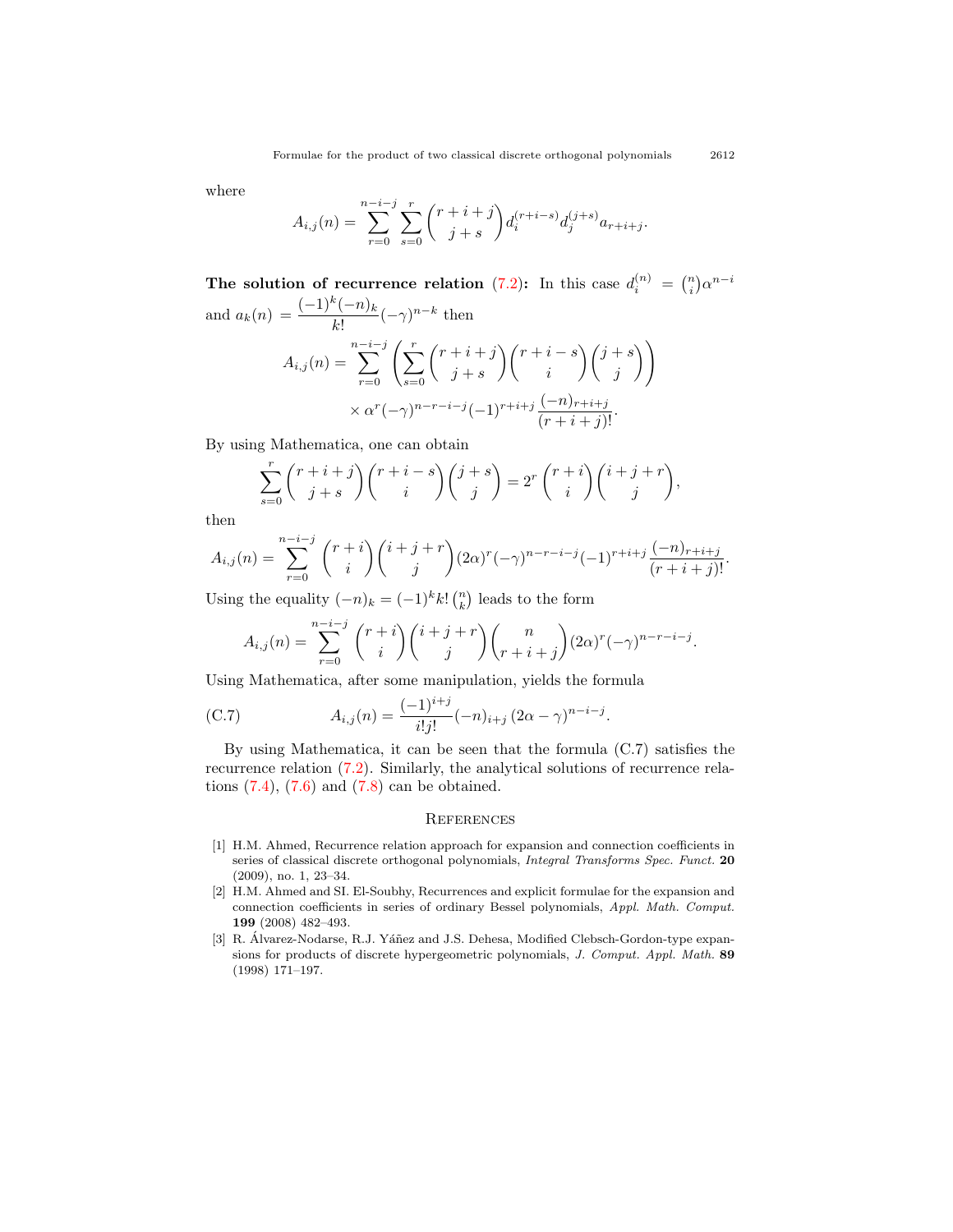- <span id="page-29-11"></span>[4] I. Area, N. Atakishiyev, E. Godoy and J. Rodal, Linear partial *q*-difference equations on *q*-linear lattices and their bivariate *q*-orthogonal polynomial solutions, *Appl. Math. Comput.* **223** (2013) 520–536.
- [5] I. Area and E. Godoy, On limit relations between some families of bivariate hypergeometric orthogonal polynomials, *J. Phys. A* **46** (2013), 035202, 11 pages.
- [6] I. Area, E. Godoy and J. Rodal, On a class of bivariate second-order linear partial difference equations and their monic orthogonal polynomial solutions, *J. Math. Anal. Appl.* **389** (2012), no. 1, 165–178.
- <span id="page-29-12"></span>[7] I. Area, E. Godoy, J. Rodal, A. Ronveaux and A. Zarzo, Bivariate Kravchuk polynomials: Inversion and connection problems with the NAVIMA algorithm, *J. Comput. Appl. Math.* **284** (2015) 50–57.
- <span id="page-29-1"></span>[8] I. Area, E. Godoy, A. Ronveaux and A. Zarzo, Minimal recurrence relations for connection coefficients between classical orthogonal polynomials: Discrete case, *J. Comput. Appl. Math.* **89** (1998) 309–325.
- <span id="page-29-13"></span>[9] I. Area, E. Godoy, A. Ronveaux and A. Zarzo, A. Bivariate second-order linear partial differential equations and orthogonal polynomial solutions, *J. Math. Anal. Appl.* **387** (2012), no. 2, 1188–1208.
- <span id="page-29-7"></span>[10] E.H. Doha, The Chebyshev coefficients of general-order derivatives of an infinitely differentiable function in two or three variables, *Ann. Univ. Sci. Budapest. Sect. Comput.* **13** (1992) 83–91.
- [11] E.H. Doha, On the coefficients of differentiated expansions of double and triple Legendre polynomials, *Ann. Univ. Sci. Budepest. Sect. Comput.* **15** (1995) 25–35.
- <span id="page-29-8"></span>[12] E.H. Doha, The coefficients of differentiated expansions of double and triple ultraspherical polynomials, *Ann. Univ. Sci. Budepest. Sect. Comput.* **19** (2000) 57–73.
- <span id="page-29-2"></span>[13] E.H. Doha, On the connection coefficients and recurrence relations arising from expansions in series of Laguerre polynomials, *J. Phys. A* **36** (2003) 5449–5462.
- [14] E.H. Doha, On the connection coefficients and recurrence relations arising from expansions in series of Hermite polynomials, *Integral Transforms Spec. Funct.* **15** (2004), no. 1, 13–29.
- <span id="page-29-3"></span>[15] E.H. Doha, On the construction of recurrence relations for the expansion and connection coefficients in series of Jacobi polynomials, *J. Phys. A* **37** (2004) 657–675.
- <span id="page-29-9"></span>[16] E.H. Doha, W.M. Abd-Elhameed and H.M. Ahmed, The coefficients of differentiated expansions of double and triple Jacobi polynomials, *Bull. Iranian Math. Soc.* **38** (2012), no. 3, 739–766.
- <span id="page-29-4"></span>[17] E.H. Doha and H.M. Ahmed, Recurrences and explicit formulae for the expansion and connection coefficients in series of Bessel polynomials, *J. Phys. A* **37** (2004) 8045–8063.
- <span id="page-29-10"></span>[18] E.H. Doha and H.M. Ahmed, Recurrences and explicit formulae for the expansion and connection coefficients in series of classical discrete orthogonal polynomials, *Integral Transforms Spec. Funct.* **17** (2006), no. 5, 329–353.
- <span id="page-29-5"></span>[19] E.H. Doha and H.M. Ahmed, Recurrence relation approach for expansion and connection coefficients in series of Hahn polynomials, *Integral Transforms Spec. Funct.* **17** (2006), no. 11, 785–801.
- <span id="page-29-0"></span>[20] I.M. Gel'fand, R.A. Minlos and Z.Ya. Sapiro, Representations of the Rotation Group and of the Lorentz Group and Their Applications, MacMillan, NewYork, 1963.
- <span id="page-29-6"></span>[21] E. Godoy, A. Ronveaux, A. Zarzo and I. Area, Minimal recurrence relations for connection coefficients between classical orthogonal polynomials: continuous case, *J. Comput. Appl. Math.* **84** (1997) 257–275.
- [22] E. Godoy, A. Ronveaux, A. Zarzo and I. Area, On the limit relation between classical continuous and discrete orthogonal polynomials, *J. Comput. Appl. Math.* **91** (1998) 97–105.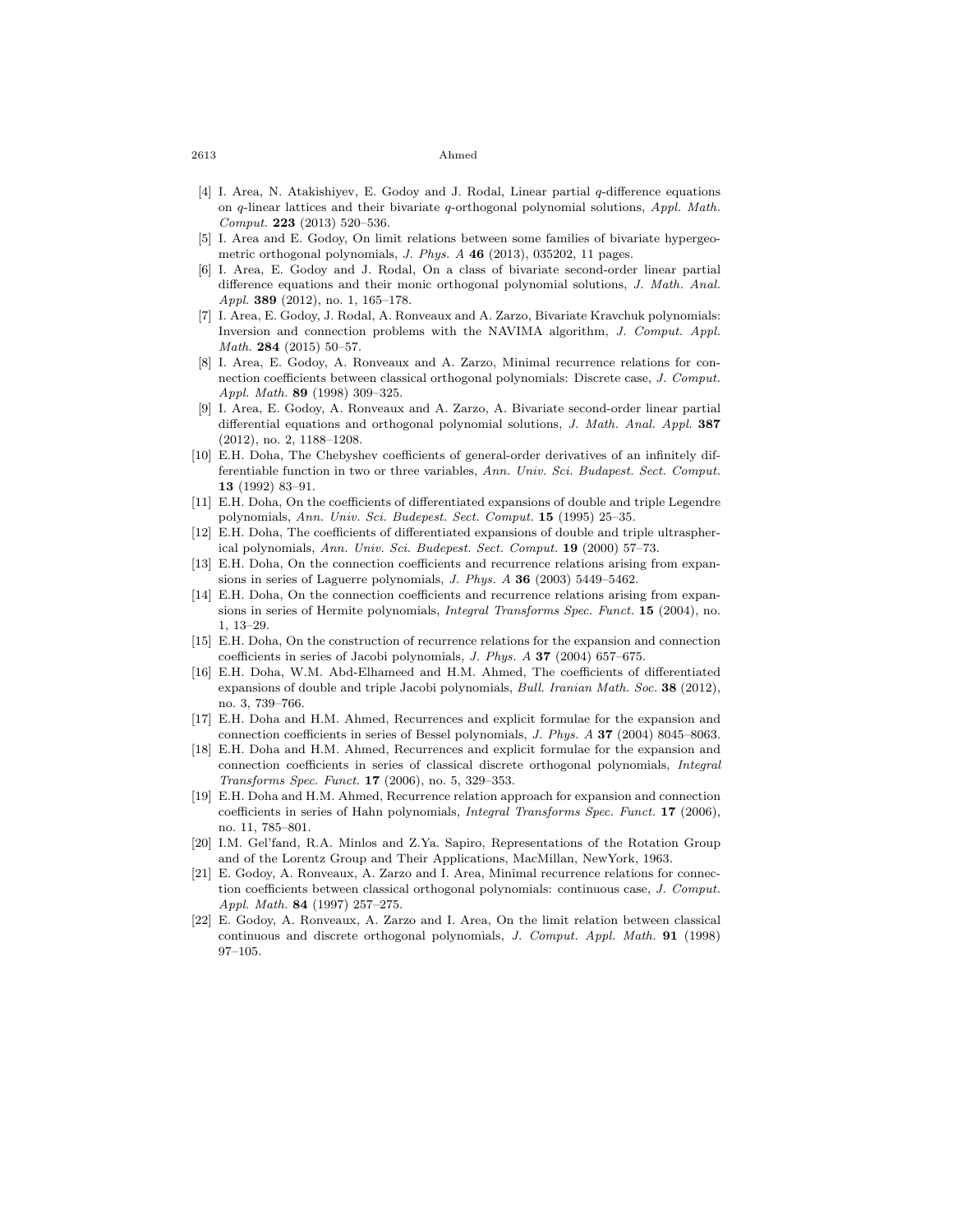- <span id="page-30-9"></span>[23] E. Godoy, A. Ronveaux, A. Zarzo and I. Area, Connection problems for polynomial solution of nonhomogeneous differential and difference equations, *J. Comput. Appl. Math.* **99** (1998) 177–187.
- <span id="page-30-8"></span>[24] R. Koekoek, P.A. Lesky and R.F. Swarttouw, Hypergeometric Orthogonal Polynomials and Their q-Analogues, Springer, Berlin, 2010.
- <span id="page-30-10"></span>[25] W. Koepf and D. Schmersau, Representations of orthogonal polynomials, *J. Comput. Appl. Math.* **90** (1998) 57–94.
- <span id="page-30-11"></span>[26] S. Lewanowicz, Second-order recurrence relations for the linearization coefficients of the classical orthogonal polynomials, *J. Comput. Appl. Math.* **69** (1996) 159–170.
- <span id="page-30-12"></span>[27] S. Lewanowicz, Recurrence relations for the connection coefficients of orthogonal polynomials of a discrete variable, *J. Comput. Appl. Math.* **76** (1996) 213–229.
- <span id="page-30-13"></span>[28] S. Lewanowicz and P. Woźny, Algorithms for construction of recurrence relations for the coefficients of expansions in series of classical orthogonal polynomials, Preprint, Inst. of Computer Sci. Univ. of Wroclaw, Feb. 2001, webpage http:// www.ii.uni.wroc.pl/sle/publ.html.
- <span id="page-30-1"></span>[29] M. Lorente, Orthogonal polynomials of several discrete variables and the 3*nj*-Wigner symbols: applications to spin networks, Communication presented to the XXIV International Congress on Group Theoretical Methods in Physics Paris, July 2002, Arxiv:mathph/0402007.
- <span id="page-30-18"></span>[30] Y.L. Luke, The Special Functions and Their Approximations, Academic Press, New York, 1969.
- [31] Mathematica Version 8.0, Wolfram Research 2010 Inc. (Wolfram Research Champaign).
- <span id="page-30-0"></span>[32] A.F. Nikiforov, S.K. Suslov and V.B. Uvarov, Classical Orthogonal Polynomials of a Discrete Variable, Springer Verlag, Berlin, 1991.
- <span id="page-30-4"></span>[33] J. Rodal, I. Area and E. Godoy, Orthogonal polynomials of two discrete variables on the simplex, *Integral Transforms Spec. Funct.* **16** (2005), no. 3, 263–280.
- <span id="page-30-16"></span>[34] J. Rodal, I. Area and E. Godoy, Linear partial difference equations of hypergeometric type: Orthogonal polynomial solutions in two discrete variables, *J. Comput. Appl. Math.* **200** (2007) 722–748.
- <span id="page-30-5"></span>[35] J. Rodal, I. Area and E. Godoy, Structure relations for monic orthogonal polynomials in two discrete variables, *J. Math. Anal. Appl.* **340** (2008), no. 2, 825–844.
- <span id="page-30-14"></span>[36] A. Ronveaux, I. Area, E. Godoy and A. Zarzo, Lectures on recursive approach to connection and linearization coefficients between polynomials, in: Proceedings Int. Workshop on Special Functions and Differential Equations, pp. 13–24, Madras, India, 1997.
- [37] A. Ronveaux, S. Belmehdi, E. Godoy and A. Zarzo, Recurrence relation approach for connection coefficients. Applications to classical discrete orthogonal polynomials, in: Symmetries and Integrability of Difference Equations (Estrel, PQ, 1994), pp. 319–335, CRM Proc. Lecture Notes, 9, Amer. Math. Soc., Providence, RI, 1996.
- <span id="page-30-15"></span>[38] A. Ronveaux, A. Zarzo and E. Godoy, Recurrence relations for connection coefficients between two families of orthogonal polynomials, *J. Comput. Appl. Math.* **62** (1995) 67–73.
- <span id="page-30-2"></span>[39] A.V. Rozenblyum, Representations of Lie groups and multidimensional special functions, *Acta Appl. Math.* **29** (1992), no.3, 171–240.
- <span id="page-30-17"></span>[40] J. Sánchez-Ruiz, Linearization and connection formulae involving squares of Gegenbauer polynomials, *Appl. Math. Lett.* **14** (2001), no. 3, 261–267.
- <span id="page-30-3"></span>[41] S.K. Suslov, The 9*j*-symbols as orthogonal polynomials in two discrete variables, *Sov. J. Nucl. Phys.* **38** (1984), no. 4, 662–663.
- <span id="page-30-6"></span>[42] M.V. Tratnik, Multivariable Meixner, Krawtchouk, and Meixner-Pollaczek polynomials, *J. Math. Phys.* **30** (1989), no. 12, 2740–2749.
- <span id="page-30-7"></span>[43] M.V. Tratnik, Some multivariable orthogonal polynomials of the Askey tableau-discrete families, *J. Math. Phys.* **32** (1991), no. 9, 2337–2342.